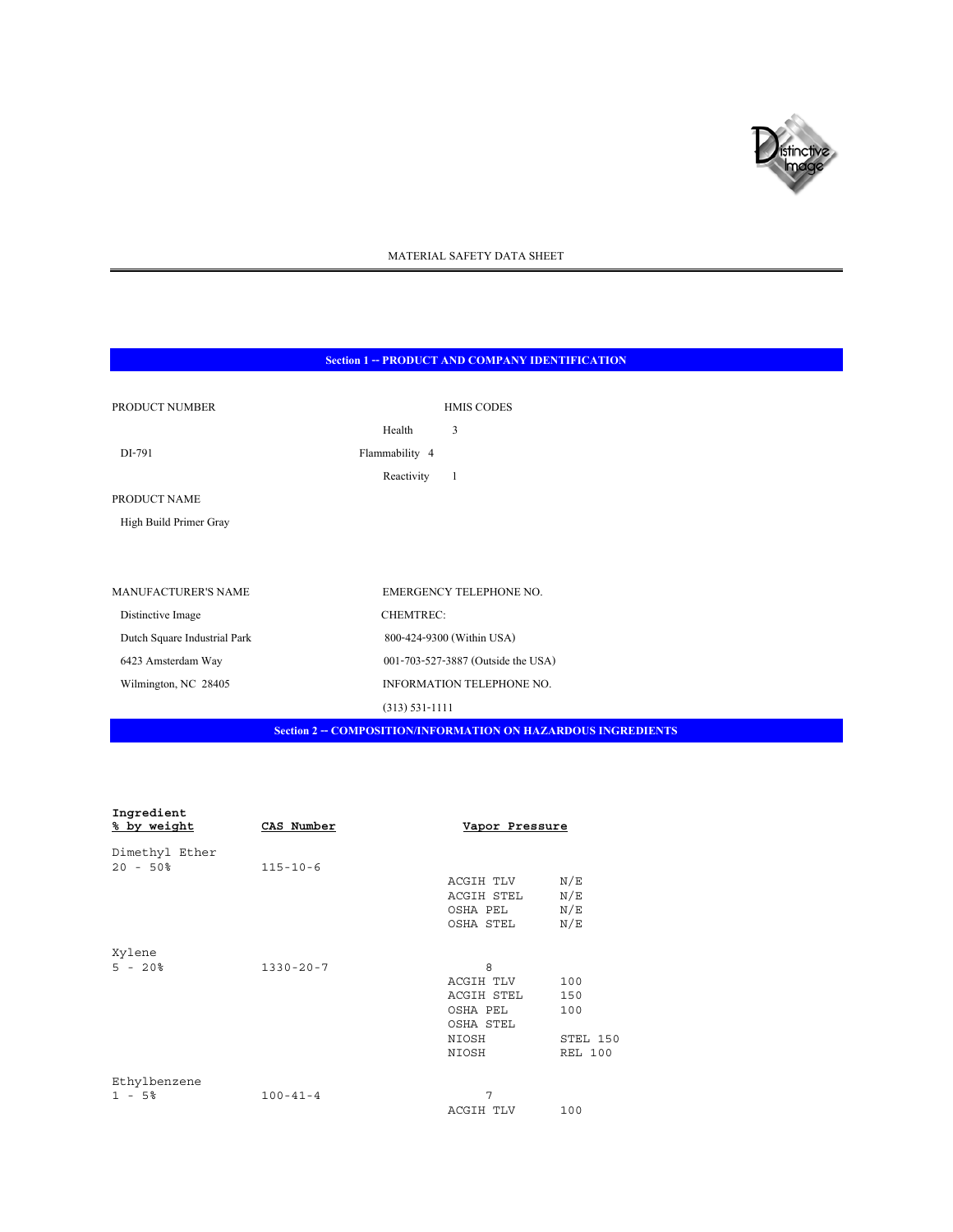|                                            |                  | ACGIH STEL<br>OSHA PEL<br>OSHA STEL<br>NIOSH<br>NIOSH<br>NIOSH                     | 125<br>100<br>N/E<br>REL 100<br>STEL 125<br>IDLH 800                                  |
|--------------------------------------------|------------------|------------------------------------------------------------------------------------|---------------------------------------------------------------------------------------|
| Propylene Glycol Monomethyl<br>$0.1 - 1$ % | $108 - 65 - 6$   | 3.8<br>ACGIH TLV<br>ACGIH STEL<br>OSHA PEL<br>OSHA STEL                            | N/E<br>N/E<br>N/E<br>N/E                                                              |
| Toluene<br>$5 - 20$                        | $108 - 88 - 3$   | 21<br>ACGIH TLV<br>ACGIH STEL<br>OSHA PEL<br>OSHA STEL<br>NIOSH<br>NIOSH<br>NIOSH  | 20<br>200<br>300<br>100<br>STEL 150<br>IDLH 500                                       |
| 1, 2, 4-Trimethylbenzene<br>$1 - 5$        | $95 - 63 - 6$    | $\rm N/A$<br>ACGIH TLV<br>ACGIH STEL<br>OSHA PEL<br>OSHA STEL<br>NIOSH             | 25<br>N/E<br>N/E<br>N/E<br>25                                                         |
| Acetone<br>$1 - 5$ $^{\circ}$              | $67 - 64 - 1$    | 231<br>ACGIH TLV<br>ACGIH STEL<br>OSHA PEL<br>OSHA STEL<br>NIOSH<br>NIOSH<br>NIOSH | 500 ppm<br>750 ppm<br>1000<br>N/E<br>REL 250 ppm<br>REL 590 mg/m3<br><b>IDLH 2500</b> |
| Aluminum Hydroxide<br>$0.1 - 1$ %          | $21645 - 51 - 2$ | $\rm N/A$<br>ACGIH TLV<br>ACGIH STEL<br>OSHA PEL<br>OSHA STEL                      | N/E<br>N/E<br>N/E<br>N/E                                                              |
| Titanium Dioxide<br>$5 - 20%$              | $13463 - 67 - 7$ | N/A<br>ACGIH TLV<br>ACGIH STEL<br>OSHA PEL<br>OSHA STEL                            | N/E<br>N/E<br>N/E<br>N/E                                                              |
| Carbon Black<br>$0.1 - 1$ %                | $1333 - 86 - 4$  | N/A<br>ACGIH TLV<br>ACGIH STEL<br>OSHA PEL<br>OSHA STEL                            | N/E<br>N/E<br>N/E<br>N/E                                                              |
| Talc<br>$5 - 20$                           | $14807 - 96 - 6$ | N/A<br>ACGIH TLV<br>ACGIH STEL<br>OSHA PEL<br>OSHA STEL                            | N/E<br>N/E<br>N/E<br>N/E                                                              |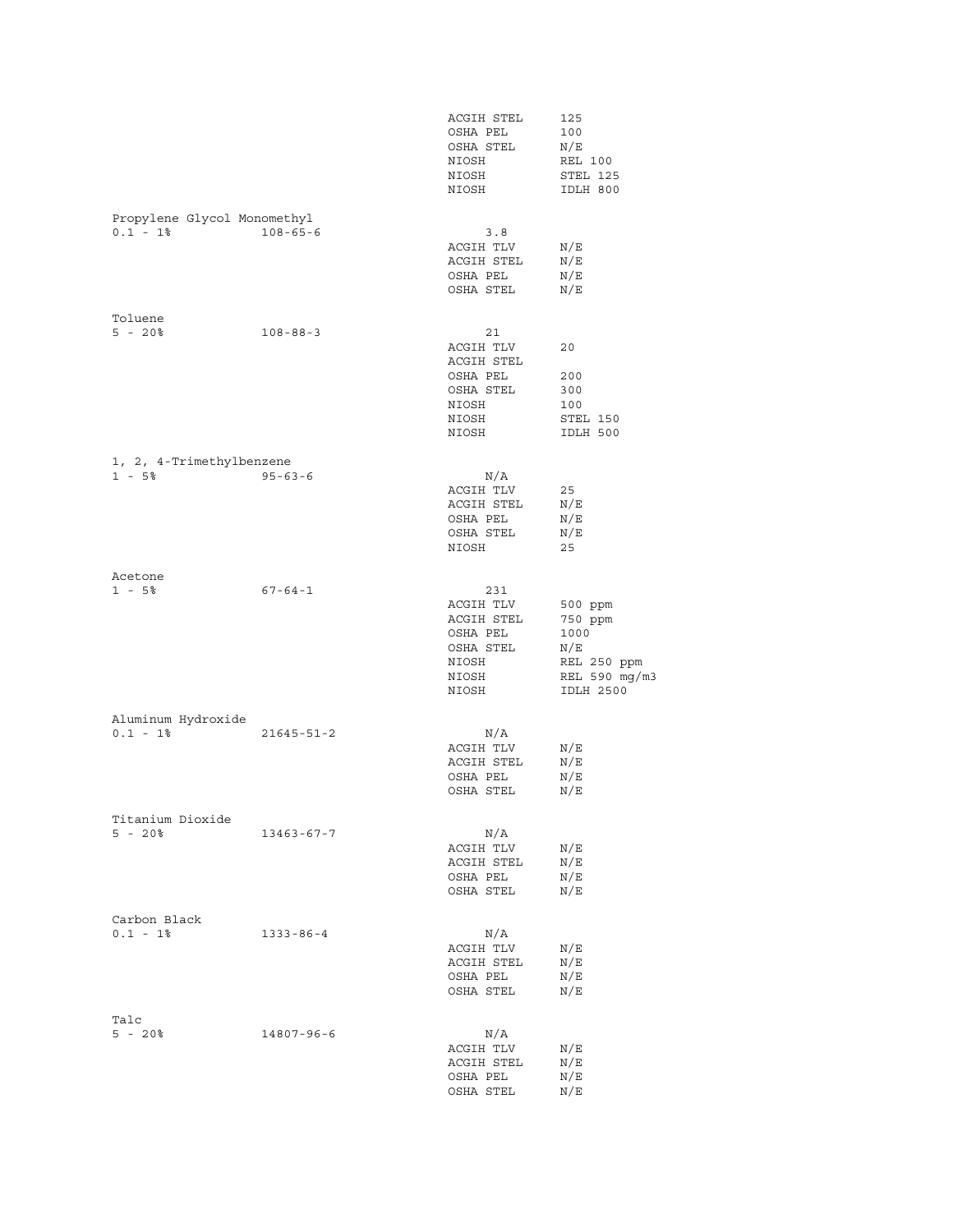| Isopropyl Benzene                |                                                                |                                                                            |                                                            |
|----------------------------------|----------------------------------------------------------------|----------------------------------------------------------------------------|------------------------------------------------------------|
| $0.1 - 1$ %                      | $98 - 82 - 8$                                                  | 8<br>ACGIH TLV<br>ACGIH STEL<br>OSHA PEL<br>OSHA STEL<br>NIOSH<br>NIOSH    | 50<br>N/E<br>50<br>N/E<br>50<br>IDLH: 900                  |
| Trimethyl Benzene<br>$1 - 5$     | $25551 - 13 - 7$                                               | N/E<br>ACGIH TLV<br>ACGIH STEL<br>OSHA PEL<br>OSHA STEL                    | 25<br>N/E<br>N/E<br>N/E                                    |
| Amorphous Silica<br>$0.1 - 1$ %  | $7631 - 86 - 9$                                                | $\rm N/A$<br>ACGIH TLV<br>ACGIH STEL<br>OSHA PEL<br>OSHA STEL              | N/E<br>N/E<br>N/E<br>N/E                                   |
| $1 - 5%$                         | Solvent Naphtha, petroleum, light aromatic<br>$64742 - 95 - 6$ | 6<br>ACGIH TLV<br>ACGIH STEL<br>OSHA PEL<br>OSHA STEL                      | N/E<br>N/E<br>N/E<br>N/E                                   |
| Chlorite-group minerals          |                                                                |                                                                            |                                                            |
| $0.1 - 1$ %                      | $1318 - 59 - 8$                                                | $\rm N/A$<br>ACGIH TLV<br>ACGIH STEL<br>OSHA PEL<br>OSHA STEL              | N/E<br>N/E<br>N/E<br>N/E                                   |
| Silicon dioxide<br>$0.1 - 1$ %   | 112945-52-5                                                    | N/A<br>ACGIH TLV<br>ACGIH STEL<br>OSHA PEL<br>OSHA STEL                    | N/E<br>N/E<br>N/E<br>N/E                                   |
| Tert Butyl Acetate<br>$5 - 20$   | $540 - 88 - 5$                                                 | 41.5<br>ACGIH TLV<br>ACGIH STEL<br>OSHA PEL<br>OSHA STEL<br>NIOSH<br>NIOSH | 200<br>N/E<br>200<br>N/E<br>REL<br>200<br><b>IDLH 1500</b> |
| Dibutyl Phthalate<br>$0.1 - 1$ % | $84 - 74 - 2$                                                  | 0.00007<br>ACGIH TLV<br>ACGIH STEL<br>OSHA PEL<br>OSHA STEL                | N/E<br>N/E<br>N/E<br>N/E                                   |

**Section 3 -- HAZARDS IDENTIFICATION**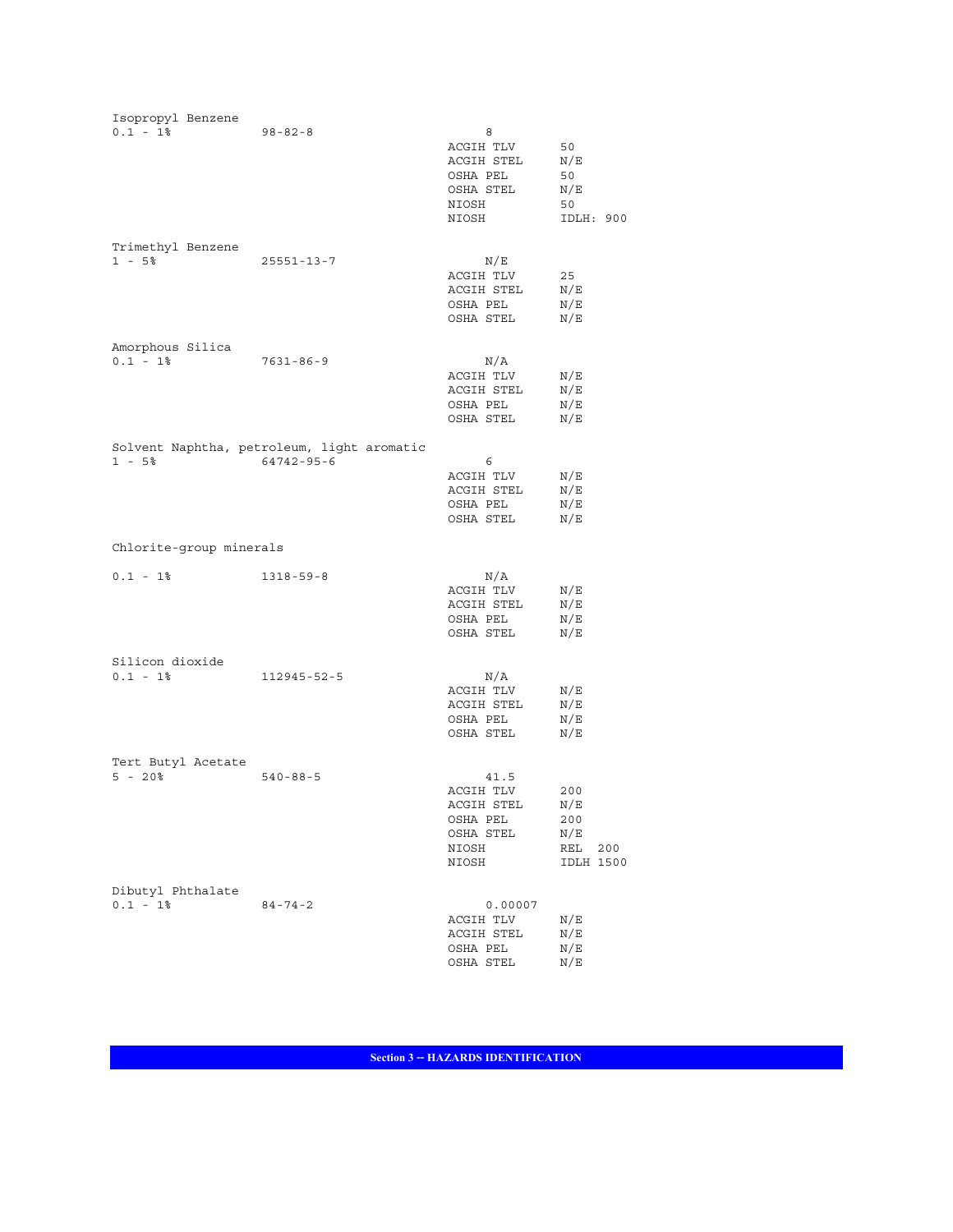#### ROUTES OF EXPOSURE:

 Exposure may be by INHALATION and/or SKIN or EYE contact, depending on conditions of use. To minimize exposure, follow recommendations for proper use, ventilation, and personal protective equipment.

# EFFECTS OF OVEREXPOSURE:

Irritation of eyes, skin and upper respiratory system. May cause nervous system depression. Extreme overexposure may result in unconsciousness and possibly death.

### SIGNS AND SYMPTOMS OF OVEREXPOSURE:

Headache, dizziness, nausea, and loss of coordination are indications of excessive exposure to vapors or spray mists. Redness and itching or burning sensation may indicate eye or excessive skin exposure.

## MEDICAL CONDITIONS AGGRAVATED BY EXPOSURE:

None generally recognized.

#### CANCER INFORMATION:

FOR COMPLETE DISCUSSION OF TOXICOLOGY DATA REFER TO SECTION 11.

## **Section 4 -- FIRST AID MEASURES**

#### If INHALED:

If affected, remove from exposure. Restore breathing. Keep warm and quiet.

# If on SKIN:

Wash affected area thoroughly with soap and water. Remove contaminated clothing and launder before re-use.

### If in EYES:

Flush eyes with large amounts of water for 15 minutes. Get medical attention.

#### If SWALLOWED:

Do not induce vomiting. Get medical attention immediately.

**Section 5 -- FIRE FIGHTING MEASURES** 

| <b>FLASH POINT</b> |            | LEL UEL |
|--------------------|------------|---------|
| -42 F              | $0.5$ 27.0 |         |

# EXTINGUISHING MEDIA:

Use National Fire Protection Association (NFPA) Class B extinguishers (carbon dioxide, dry chemical, or universal aqueous film forming foam) designed to extinguish NFPA Class IB flammable liquid fires. Water spray may be ineffective. Water spray may be used to cool closed containers to prevent pressure build-up and possible auto ignition or explosion when exposed to extreme heat.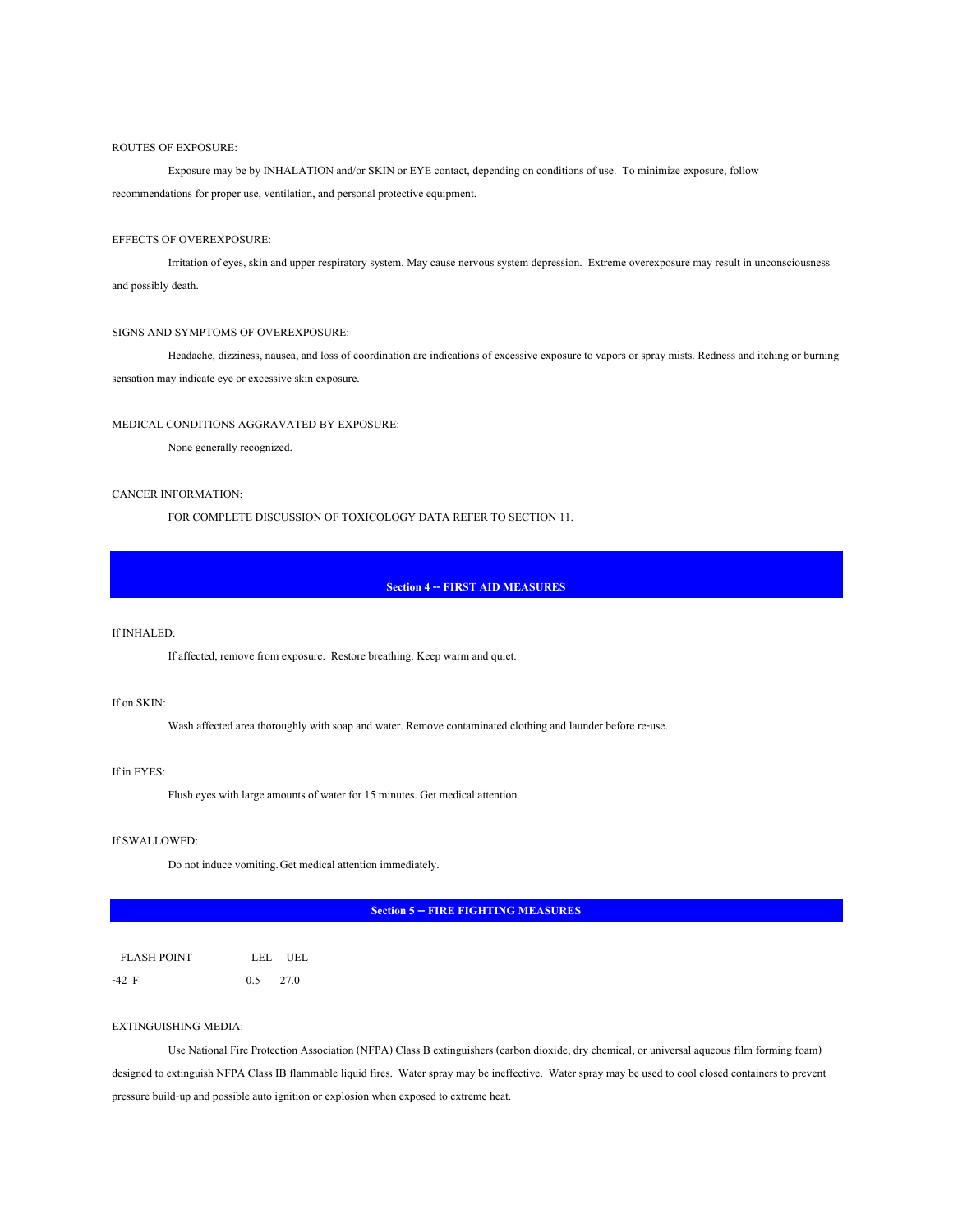#### UNUSUAL FIRE AND EXPLOSION HAZARDS:

Containers may explode when exposed to extreme heat. Application to hot surfaces requires special precautions. During emergency conditions overexposure to decomposition products may cause a health hazard. Symptoms may not be immediately apparent. Obtain medical attention.

#### SPECIAL FIRE FIGHTING PROCEDURES:

 Full protective equipment including self-contained breathing apparatus should be used. Water spray may be ineffective. If water is used, fog nozzles are preferable. Water may be used to cool closed containers to prevent pressure build-up and possible auto ignition or explosion when exposed to extreme heat.

#### **Section 6 -- ACCIDENTAL RELEASE MEASURES**

#### STEPS TO BE TAKEN IN CASE MATERIAL IS RELEASED OR SPILLED:

 Provide maximum ventilation. Only personnel equipped with proper respiratory, skin, and eye protection should be permitted in the area. Remove all sources of ignition. Take up spilled material with sand, vermiculite, or other noncombustible absorbent material and place in clean, empty containers for disposal. Only the spilled material and the absorbent should be placed in this container.

# **Section 7 -- HANDLING RELEASE MEASURES**

#### PRECAUTIONS TO BE TAKEN IN HANDLING AND STORAGE:

 Keep away from heat, sparks, and open flame. Vapors will accumulate readily and may ignite explosively. During use and until all vapors are gone: Keep area ventilated - Do not smoke - Extinguish all flames, pilot lights, and heaters - Turn off stoves, electric tools and appliances, and other sources of ignition. Consult NFPA Code. Use approved bonding and grounding procedures. Do not expose to temperature above 120F. Heat from sunlight, radiators, stoves, hot water, and other heat sources could cause container to burst. Do not take internally. Keep out of the reach of children.

# **Section 8 -- EXPOSURE CONTROLS / PERSONAL PROTECTION**

#### PRECAUTIONS TO BE TAKEN IN USE:

 Use only with adequate ventilation. Avoid contact with skin and eyes. Avoid breathing vapor and spray mist. Wash hands after using. This coating may contain materials classified as nuisance particulates (listed "as Dust" in section 2) which may be present at hazardous levels only during sanding or abrading of the dried film. If no specific dusts are listed in section 2, the applicable limits for nuisance dust are ACGIII TLV 10 mg/m3 (total dust), 3 mg/m3 (respirable fraction), OSHA PEL 15 mg/m3 (total dust), 5 mg/m3 (respirable fraction). Removal of old paint by sanding, scraping, or other means may generate dust or fumes that contain lead.

#### VENTILATION:

Local exhaust preferable. General exhaust acceptable if the exposure to materials in section 2 is maintained below applicable exposure limits. Refer to OSHA Standards 1910.94, 1910.107, 1910.108, and complete an industrial hygiene study to analyze specific working conditions.

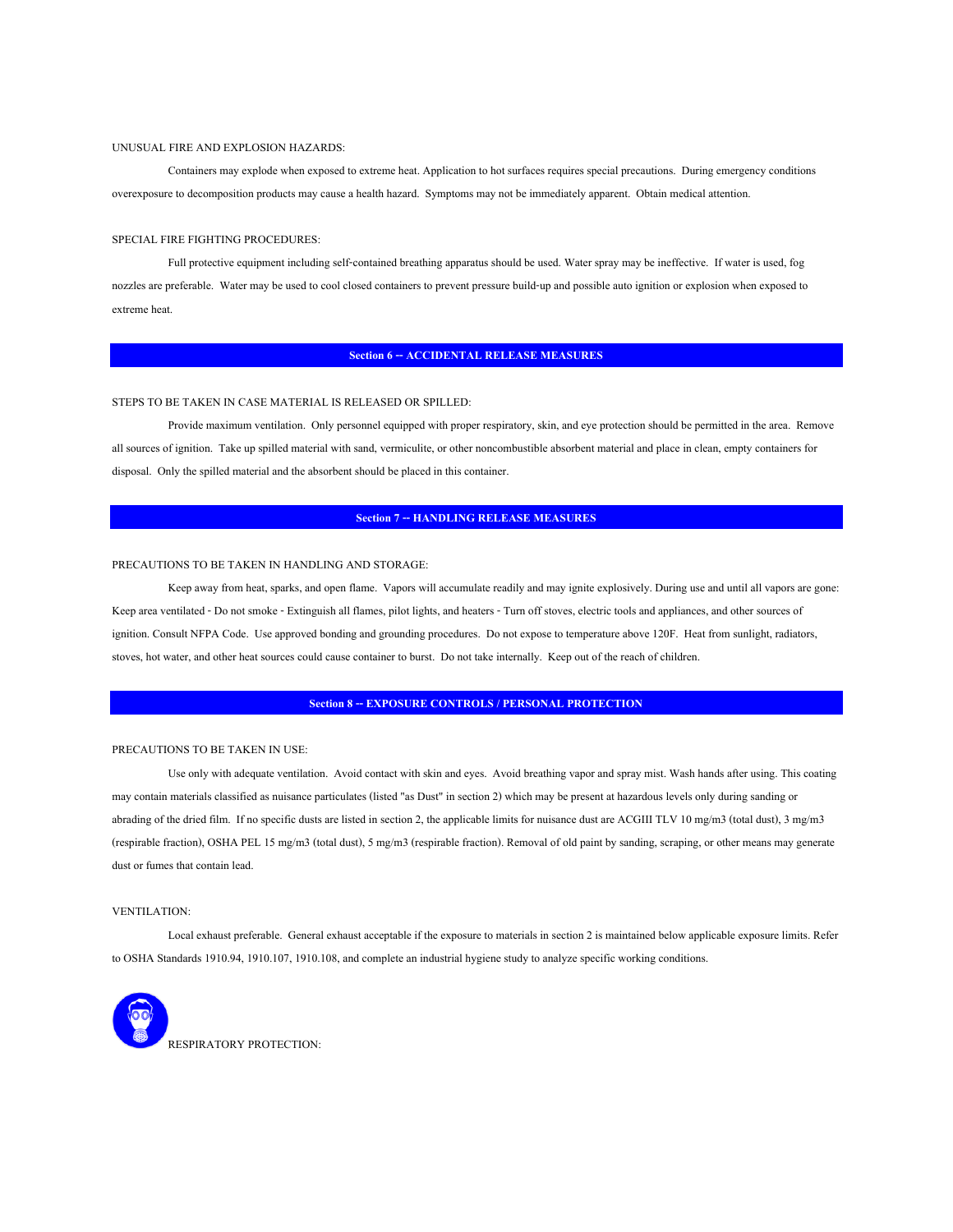If personal exposure cannot be controlled below applicable limits by ventilation, wear a properly fitted organic vapor/particulate respirator approved by NIOSH/MSHA for protection against materials in section 2. When sanding or abrading the dried film, wear a dust/mist respirator approved by NIOSH/MSHA for dust which may be generated from this product, underlying paint, or the abrasive.



None required for normal application of these products where minimal skin contact is expected. For prolonged repeated contact, wear chemical

resistant gloves.



EYE PROTECTION:

Wear safety spectacles with unperforated side shields.

# OTHER PRECAUTIONS:

Intentional misuse by deliberately concentrating and inhaling the contents can be harmful or fatal.



# **Section 9 -- PHYSICAL AND CHEMICAL PROPERTIES**

| PRODUCT WEIGHT          | $7.476$ lb/gal   | $896 \text{ g/l}$ |  |
|-------------------------|------------------|-------------------|--|
| <b>SPECIFIC GRAVITY</b> | 0.900            |                   |  |
| <b>BOILING POINT</b>    | $-12 - 645$ F    |                   |  |
| $-24 - 341$ C           |                  |                   |  |
| <b>VOLATILES</b>        | 73.3 % by wt     | 86.3 % by vol     |  |
| EVAPORATION RATE        | Same as ether    |                   |  |
| <b>VAPOR DENSITY</b>    | Heavier than air |                   |  |
| <b>REGULATORY VOC</b>   | $5.22$ lb/gal    | 626<br>g/l        |  |
| <b>ACTUAL VOC</b>       | $4.45$ lb/gal    | 533<br>g/1        |  |
|                         |                  |                   |  |

**Section 10 -- STABILITY AND REACTIVITY**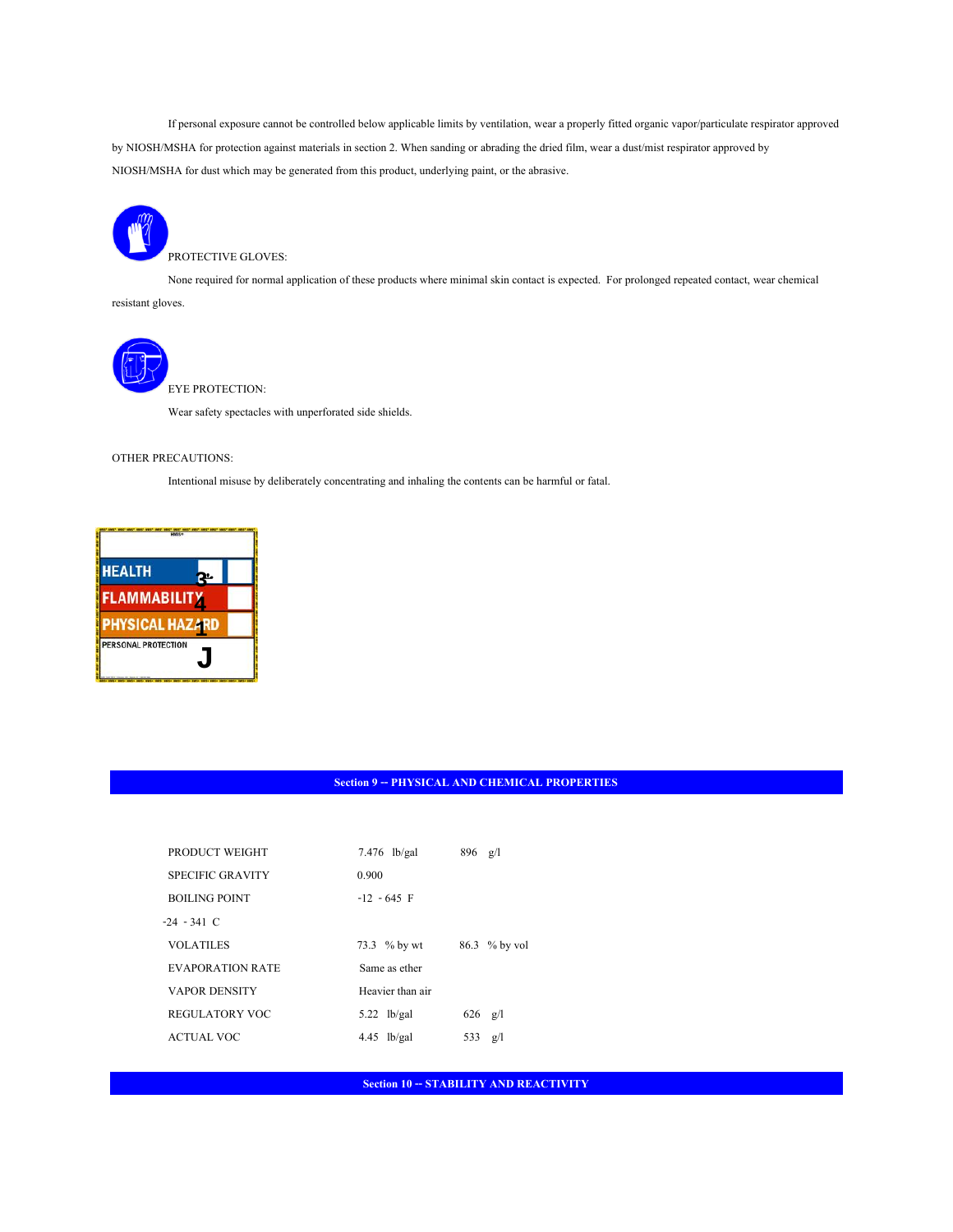# STABILITY:

This product is normally stable and will not undergo hazardous reactions.

# CONDITIONS TO AVOID:

None Known.

### INCOMPATIBILITY:

Avoid contact with strong alkalies, strong mineral acids, or strong oxidizing agents.

### HAZARDOUS DECOMPOSITION PRODUCTS:

Carbon monoxide, carbon dioxide, oxides of sulfur, oxides of barium, lowers molecular weight polymer fractions.

### HAZARDOUS POLYMERIZATION:

None Known.

# **Section 11 -- TOXICOLOGICAL INFORMATION**

| CAS No. Ingredient Name                                                                                       |                                |
|---------------------------------------------------------------------------------------------------------------|--------------------------------|
| Dimethyl Ether<br>$115 - 10 - 6$                                                                              |                                |
| IARC Classification Not Established<br>------------------                                                     |                                |
| 1330-20-7<br>Xylene                                                                                           |                                |
| IARC Classification Group 3                                                                                   |                                |
| Acute oral toxicity:                                                                                          | LD50 Rat: 4.300 mg/kg          |
| Acute inhalation toxicity:                                                                                    | No data available              |
| Acute dermal toxicity:                                                                                        | LD50 Rabbit: $(>)$ 2,000 mg/kg |
| -----------------                                                                                             |                                |
| $100 - 41 - 4$<br>Ethylbenzene                                                                                |                                |
| <b>IARC</b> Classification<br>Group 2B<br>This is an example of pre-defined notes. Toxicological Information: |                                |
| Draize test, rabbit, eye:                                                                                     | 500 mg Severe;                 |
| Inhalation, mouse:                                                                                            | $LC50 = 35500$ mg/m3/2H;       |
| Inhalation, rat:                                                                                              | $LC50 = 55000$ mg/m3/2H;       |
| Oral, rat:                                                                                                    | $LD50 = 3500$ mg/kg;           |
| Oral, rat:                                                                                                    | $LD50 = 3500$ mg/kg;           |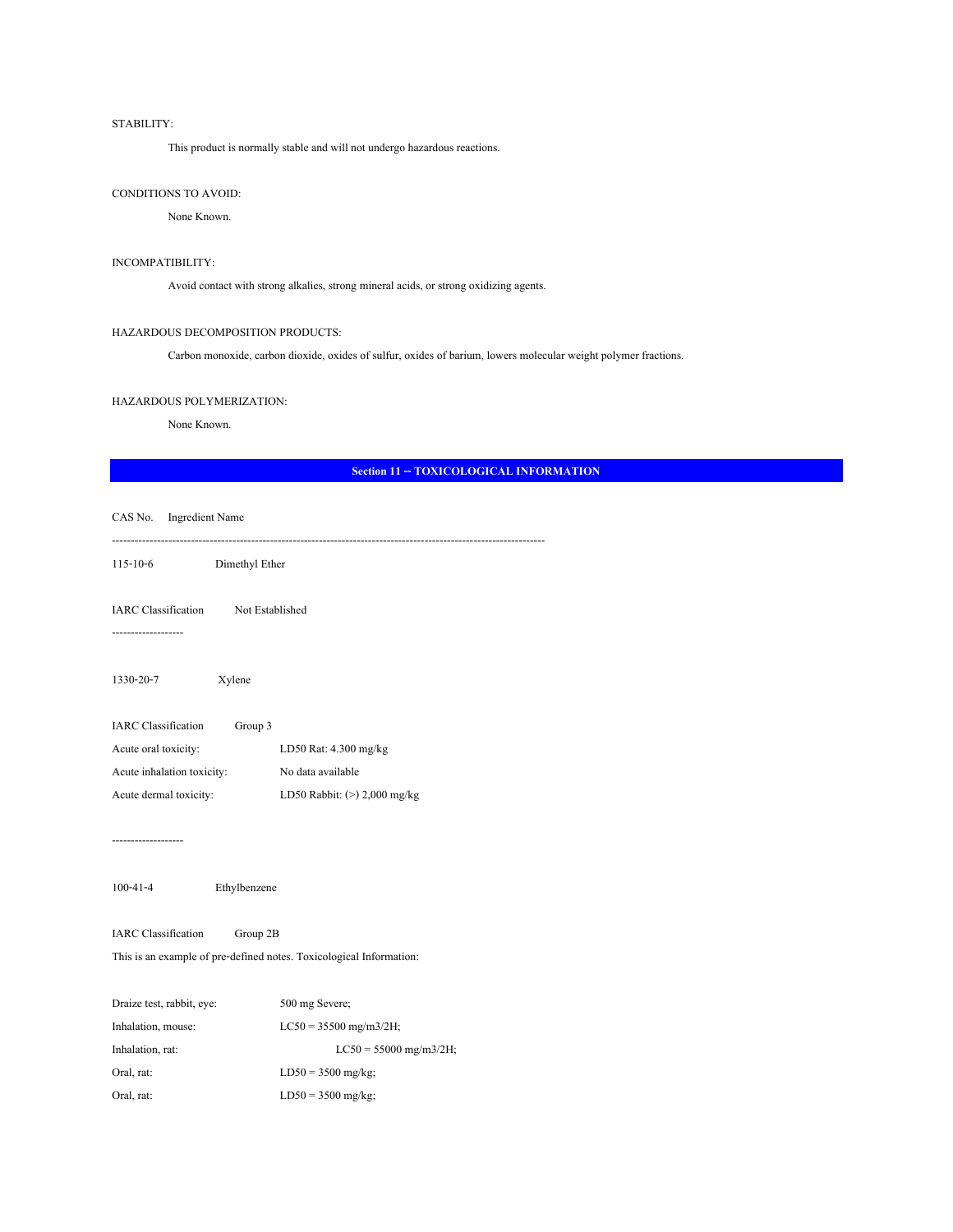| Skin, rabbit:         |                      | $LD50 = 17800$ uL/kg;                                                                |
|-----------------------|----------------------|--------------------------------------------------------------------------------------|
| Inhalation rat:       |                      | $LC50 = 17.2$ mg/l/4H from BASF.                                                     |
| Carcinogenicity:      |                      | Confirmed animal carcinogen with unknown relevance to humans                         |
| California:           |                      | Carcinogen, initial date $6/11/04$                                                   |
| NTP:                  |                      | Not listed.                                                                          |
| IARC:                 |                      | Group 2B carcinogen                                                                  |
| Epidemiology:         |                      | No information found                                                                 |
| Teratogenicity:       |                      | No information found                                                                 |
| Reproductive Effects: | No information found |                                                                                      |
| Mutagenicity:         |                      | Mutation in mammalian somatic cells (Rodent, mouse) Lymphocyte = $80 \text{ mg/L}$ . |
| Neurotoxicity:        |                      | No information found                                                                 |
| Other Studies:        |                      | No information found                                                                 |

#### -------------------

108-65-6 Propylene Glycol Monomethyl

IARC Classification Not Established Acute toxicity LD50 Oral: Rat: 8,532 MG/KG BWT LD50 Skin: Rat: >5,000 MG/KG

# Irritation:

Skin: May be irritating to the skin. Eyes: May irritate eyes.

Target organs: Eyes, Skin.

Repeated dose toxicity:

No known chronic health effects.

-------------------

108-88-3 Toluene

| <b>IARC</b> Classification | Group 3 |                             |
|----------------------------|---------|-----------------------------|
| Acute oral toxicity:       |         | LD50 rat: 2,600-7,500 mg/kg |
| Acute inhalation toxicity: |         | LC50 rat: $8000$ ppm, $4 h$ |
| Acute dermal toxicity:     |         | LD50 rabbit: $12,124$ mg/kg |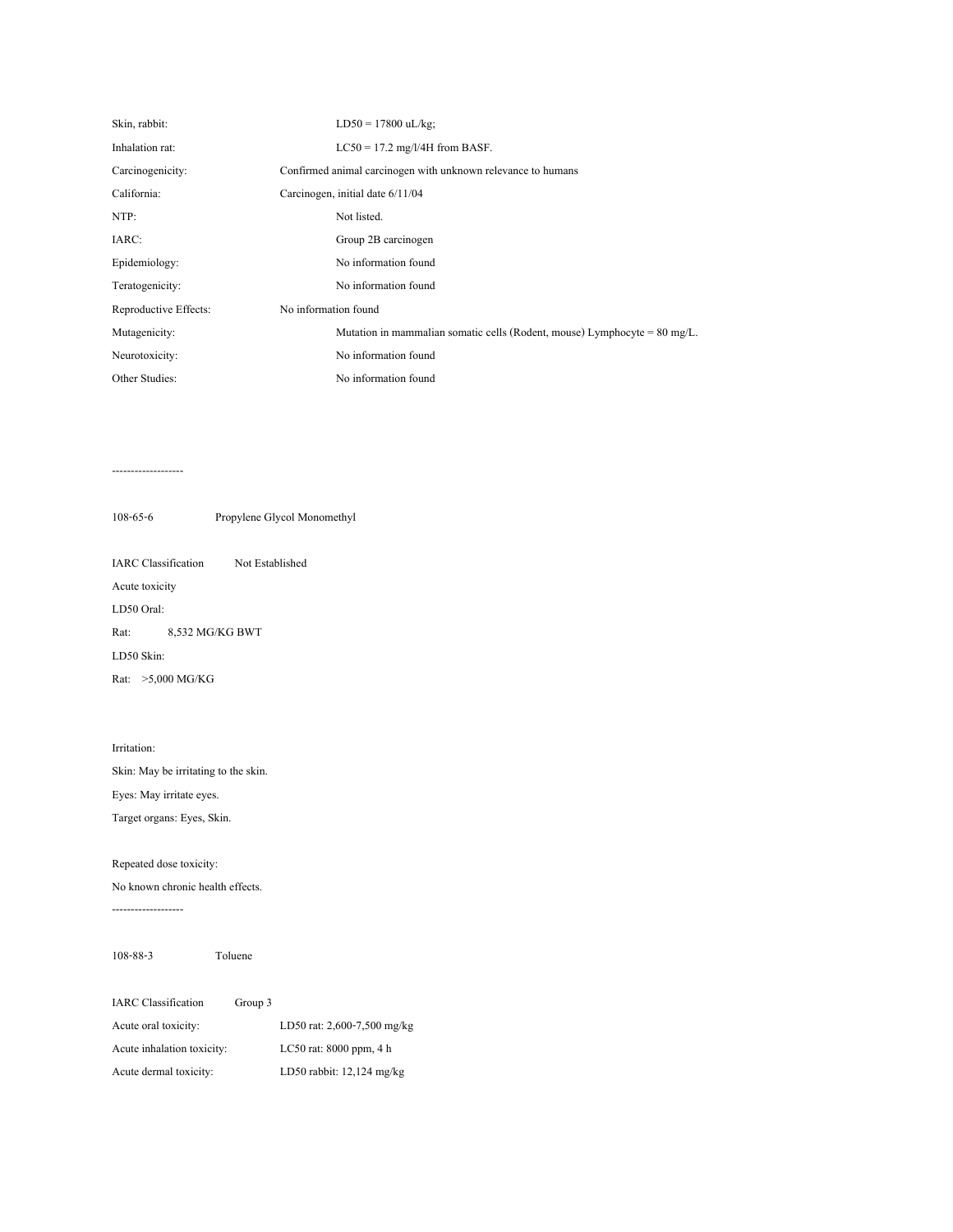#### -------------------

# 95-63-6 1, 2, 4-Trimethylbenzene

| <b>IARC</b> Classification | Not Established          |
|----------------------------|--------------------------|
| LC50/LD50                  |                          |
| Inhalation, rat:           | $LC50 = 18000$ mg/m3/4H; |
| Oral, mouse:               | $LD50 = 6900$ mg/kg;     |
| Oral, rat:                 | $LD50 = 5$ gm/kg;        |

#### Carcinogenicity:

CAS# 95-63-6: Not listed by ACGIH, IARC, NTP, or CA Prop 65.

Epidemiology: Workers exposed to a mixture of trimethylbenzenes at up to 60 ppm experienced CNS changes, asthmatic bronchitis, and blood dyscrasias.

Contamination of the solvent with benzene was probably responsible for the blood abnormalities.

Teratogenicity: No information available.

Reproductive Effects: No information found

Mutagenicity: CAS# 95-63-6: Sister Chromatid Exchange: Intraperitoneal, mouse = 900 mg/kg.

Neurotoxicity: No information found

-------------------

67-64-1 Acetone IARC Classification Not Established

LD50/LC50:

CAS# 67-64-1:

| Dermal, guinea pig:                         | $LD50 = >9400$ uL/kg;    |
|---------------------------------------------|--------------------------|
| Draize test, rabbit, eye:                   | 20 mg Severe:            |
| Draize test, rabbit, eye:                   | 20 mg/24H Moderate;      |
| Draize test, rabbit, eve:                   | 10 uL Mild:              |
| Draize test, rabbit, skin: 500 mg/24H Mild; |                          |
| Inhalation, mouse:                          | $LC50 = 44$ gm/m3/4H;    |
| Inhalation, rat:                            | $LC50 = 50100$ mg/m3/8H; |
| Oral, mouse:                                | $LD50 = 3$ gm/kg;        |
| Oral, rabbit:                               | $LD50 = 5340$ mg/kg;     |
| Oral, rat:                                  | $LD50 = 5800$ mg/kg;     |

### Carcinogenicity:

CAS# 67-64-1: Not listed by ACGIH, IARC, NTP, or CA Prop 65.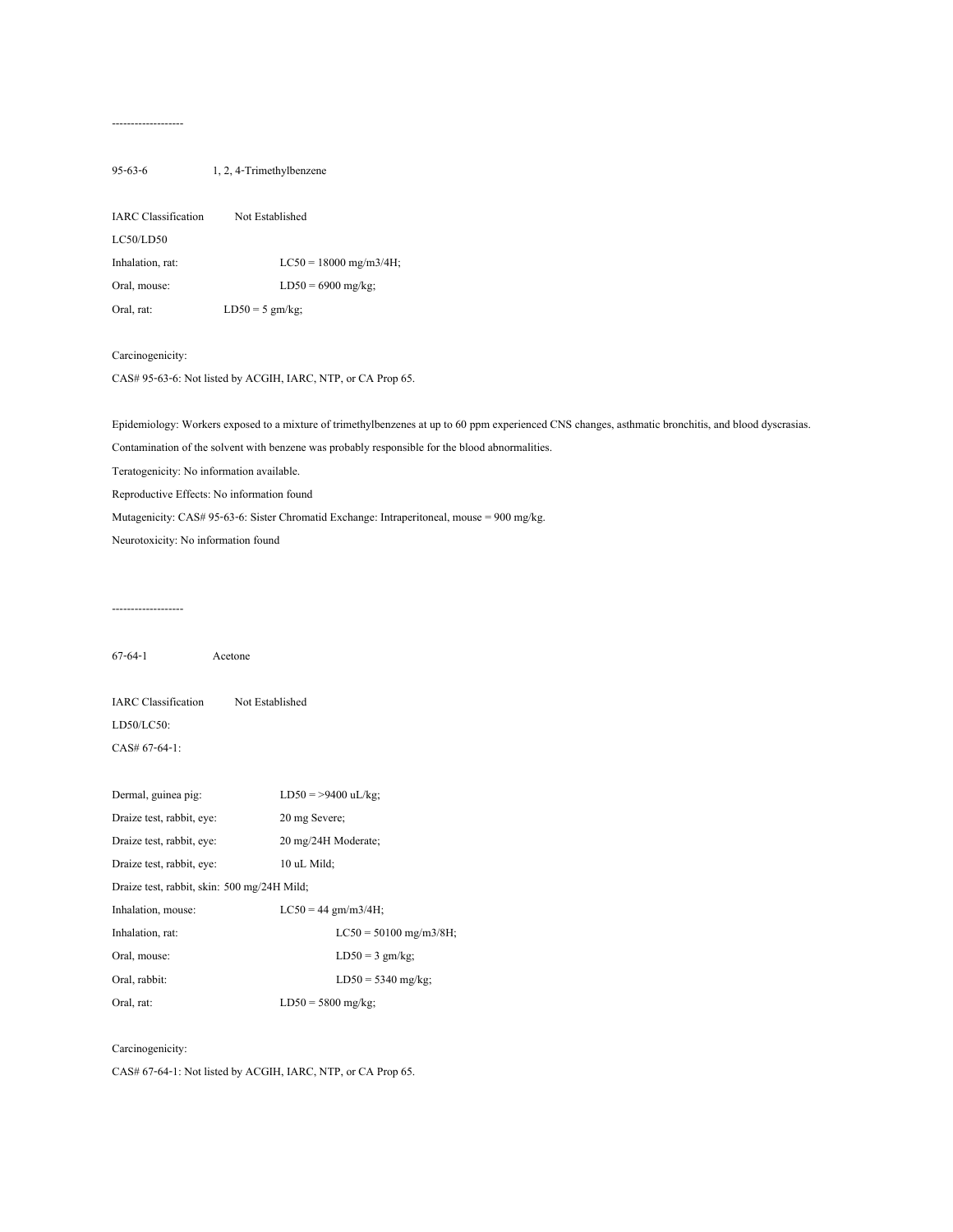Epidemiology: In a series of studies, no statistically significant differences in causes of death or clinical laboratory results were observed in 948 employees exposed to up to 1070 ppm acetone over 23 years.

Teratogenicity: Animal studies have only shown harmful effects in the offspring of animals exposed to doses which also produced significant maternal toxicity. Reproductive Effects: During the Stewart et al. study: four adult female volunteers were exposed 7.5 hours to acetone vapor at a nominal concentration of 1000 ppm. Three of the four women experienced premature menstrual periods which were attributed to the acetone exposure.

Mutagenicity: Sex chromosome loss and nondisjunction (Yeast - Saccharomyces cerevisiae) = 47600 ppm; Cytogenetic analysis (Rodent - hamster Fibroblast) = 40 gm/L.

Neurotoxicity: No information found

Other Studies: No information found

-------------------

21645-51-2 Aluminum Hydroxide

IARC Classification Not Established

Routes of Entry: Inhalation, Ingestion

Toxicity to Animals: LD50: Not available. LC50: Not available

Chronic Effects on Human: Not Available

Other Toxic Effects on Humans: Slightly hazardous in case of skin contact (irritant), of ingestion, of inhalation.

Special Remarks on Toxicity to Animals: Not available

Special remarks on Chronic Effects on Humans: Not available

Special Remarks on other Toxic Effects on Humans: Acute Potential Health Effects: May cause mild skin, eye and upper respiratory tract irritation. Ingestion:

May cause gastrointestinal tract irritation: May affect bones (osteomalacia), metabolism, blood, behavior (muscle concentration, spasticity, change in motor activity), liver.

-------------------

13463-67-7 Titanium Dioxide

IARC Classification Group 2B

No data available.

-------------------

1333-86-4 Carbon Black

IARC Classification Group 2B RTECS#:

CAS# 1333-86-4: FF5800000

LD50/LC50:

CAS# 1333-86-4:

Oral, rat: LD50 = >15400 mg/kg;

Skin, rabbit: LD50 = >3 gm/kg;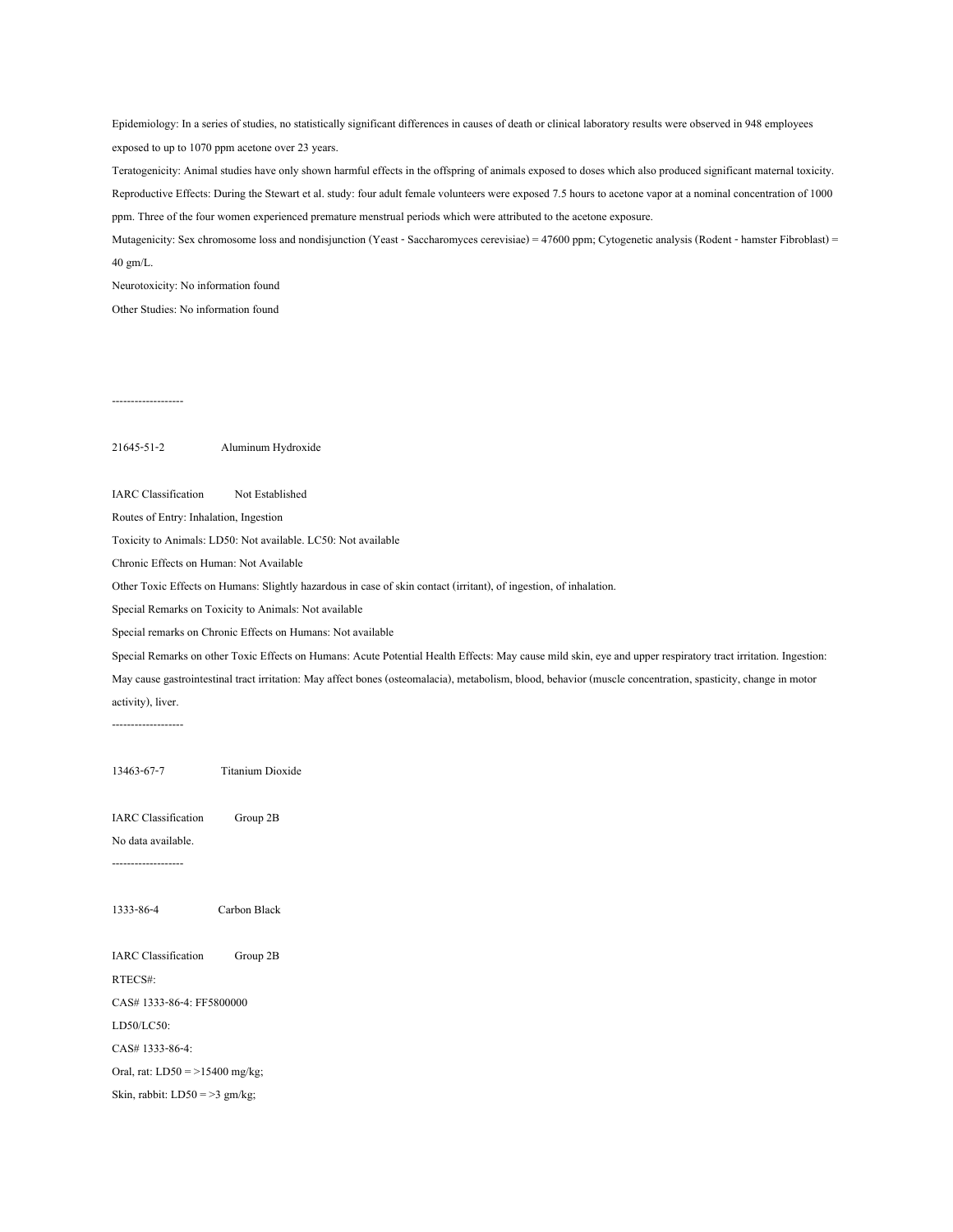Carcinogenicity:

CAS# 1333-86-4:

l ACGIH: Not listed.

l California: carcinogen, initial date 2/21/03 (airborne, unbound particles of respirable size

l NTP: Not listed.

l IARC: Group 2B carcinogen

Epidemiology: No data available.

Teratogenicity: No information found

Reproductive Effects: No information found

Mutagenicity: See actual entry in RTECS for complete information.

Neurotoxicity: No information found

Other Studies: No information found

-------------------

14807-96-6 Talc

IARC Classification Group 2B

Acute toxicity

Oral LD50

No data available

Inhalation LC50

Dermal LD50

No data available

Other information on acute toxicity

No data available

Skin corrosion/irritation

Skin - Human - Mild skin irritation - 3 h

Serious eye damage/eye irritation

No data available

Respiratory or skin sensitization

No data available

Germ cell mutagenicity

No data available

Carcinogenicity

Carcinogenicity - rat - Inhalation

Tumorigenic: Carcinogenic by RTECS criteria. Lungs, Thorax, or Respiration: Bronchiogenic carcinoma.

Endocrine: Tumors.

Carcinogenicity - rat - Inhalation

Tumorigenic: Equivocal tumorigenic agent by RTECS criteria. Lungs, Thorax, or Respiration: Tumors.

This product is or contains a component that has been reported to be possibly carcinogenic based on its IARC, ACGIH, NTP, or EPA classification.

IARC: 3 - Group 3: Not classifiable as to its carcinogenicity to humans (Hydrous magnesium silicate)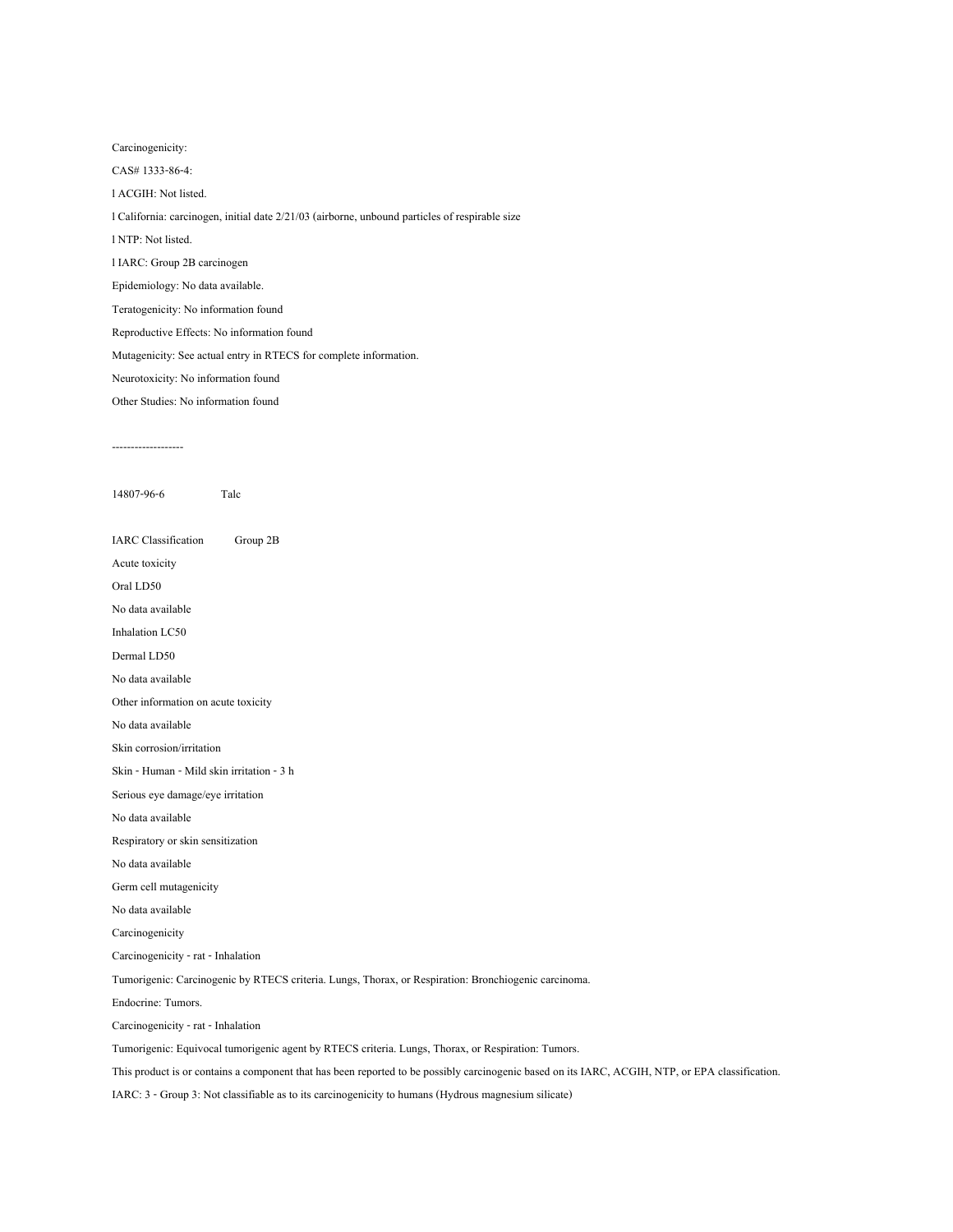1 - Group 1: Carcinogenic to humans (Hydrous magnesium silicate) IARC: 3 - Group 3: Not classifiable as to its carcinogenicity to humans (Hydrous magnesium silicate) 1 - Group 1: Carcinogenic to humans (Hydrous magnesium silicate) NTP: No components of this product present at levels greater than or equal to 0.1% is identified as a known or anticipated carcinogen by NTP. OSHA: No components of this product present at levels greater than or equal to 0.1% is identified as a carcinogen or potential carcinogen by OSHA. Reproductive toxicity No data available Teratogenicity No data available Specific target organ toxicity - single exposure (Globally Harmonized System) No data available Specific target organ toxicity - repeated exposure (Globally Harmonized System) No data available Aspiration hazard No data available Potential health effects Inhalation: Toxic if inhaled- May cause respiratory tract irritation. Ingestion: May be harmful if swallowed. Skin: May be harmful if absorbed through skin- May cause skin irritation. Eyes: May cause eye irritation. Signs and Symptoms of Exposure Prolonged inhalation of crystalline silica may result in silicosis, a disabling pulmonary fibrosis characterized by fibrotic changes and miliary nodules in the lungs, a dry cough, shortness of breath, emphysema, decreased chest expansion, and increased susceptibility to tuberculosis. Advanced stages; Loss of appetite, pleuritic pain, and total incapacity to work. Advanced silicosis may result in death due to cardiac failure or destruction of lung tissue. Crystalline silica is classified as group 1 "known to be carcinogenic to humans" by IARC and "sufficient evidence" of carcinogenicity by the NTP., To the best of our knowledge, the chemical, physical, and toxicological properties have not been thoroughly investigated. Synergistic effects No data available Additional Information RTECS: WW2710000 98-82-8 Isopropyl Benzene IARC Classification Group 2B Routes of Entry: Dermal contact, Eye contact, Inhalation, Ingestion Toxicity to Animals: Acute oral toxicity (LD50): 1400 mg/kg [Rat]. Acute dermal toxicity (LD50): 12300 mg/kg [Rabbit]. Chronic Effects on Humans: The substance is toxic to lungs, the nervous system, mucous membranes

Other Toxic Effects on Humans: Very hazardous in case of skin contact (irritant, permeator), of ingestion, of inhalation.

Special Remarks on Toxicity to Animals: Not available.

Special Remarks on Chronic Effects on Humans: Not available.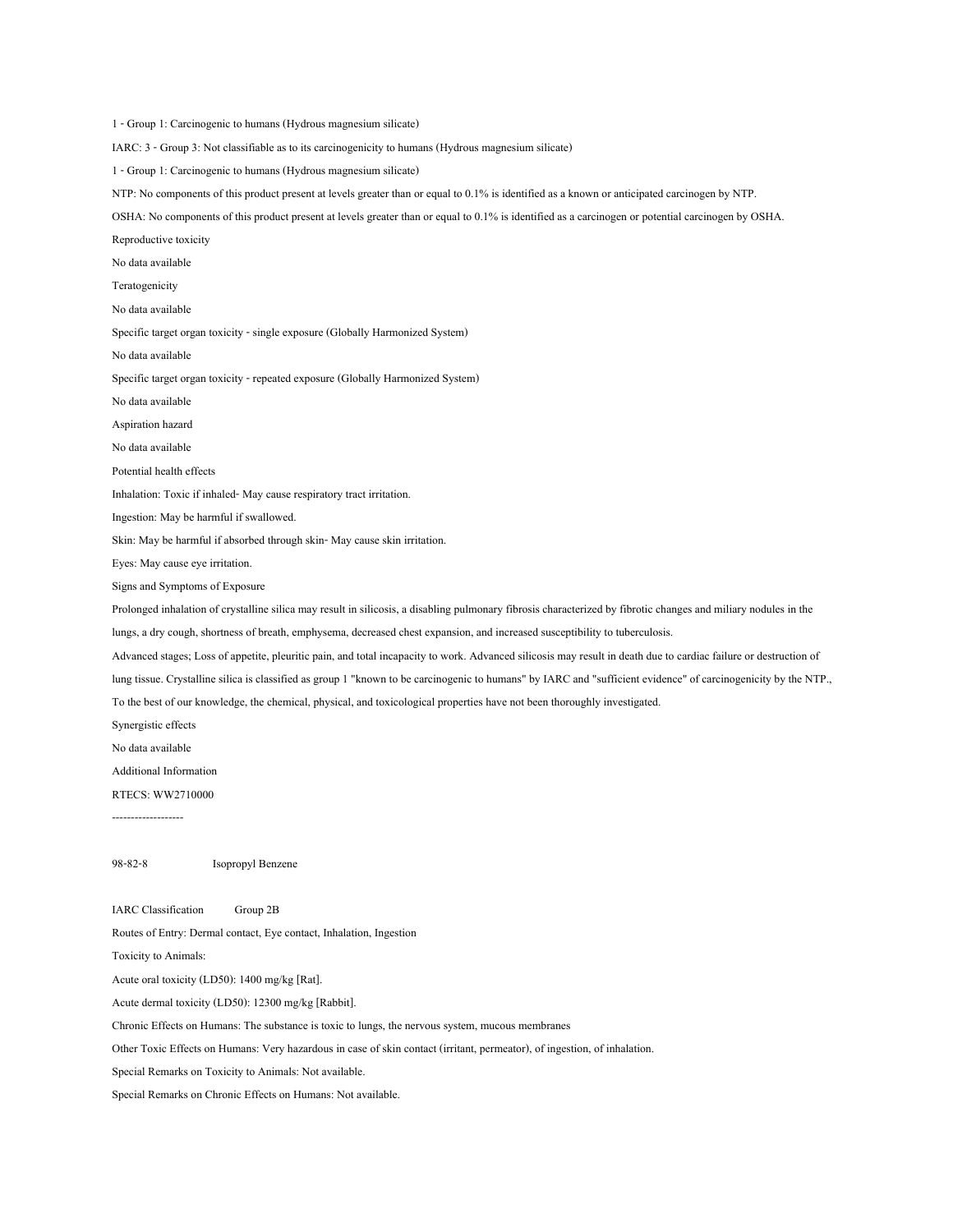#### Special Remarks on other Toxic Effects on Humans: Not available.

-------------------

25551-13-7 Trimethyl Benzene

IARC Classification Not Established Trimethyl benzene (mixed isomers), CAS-No.: 25551-13-7 Acute oral toxicity (LD-50 oral) 8,970 mg/kg ( Rat ) -------------------

7631-86-9 Amorphous Silica

IARC Classification Group 3

LD50/LC50:

CAS# 7631-86-9:

Draize test, rabbit, eye: 25 mg/24H Mild;

Carcinogenicity: CAS# 7631-86-9: Not listed by ACGIH, IARC, NTP, or CA Prop 65.

Epidemiology: See carcinogenicity Teratogenicity: No information available. Reproductive Effects: No information available. Mutagenicity: Please refer to RTECS for specific information. Neurotoxicity: No information available.

Other Studies: No information available.

# -------------------

64742-95-6 Solvent Naphtha, petroleum, light aromatic

IARC Classification Not Established

Effects, Acute Exposure

Skin: Contact may irritate, drying

Skin Absorption slight; No toxic effects likely by this route

Eyes: Contact liquid mildly irritating; vapor irritating above 75ppm; will not damage

Inhalation: Irritating above 75ppm; high concentrations may cause headache, dizziness drowsiness

Ingestion: Headache, dizziness, drowsiness are possible; not a typical route of industrial exposure

Effects, Chronic Exposure

General prolonged exposure may cause dermatitis & skin cracking; "organic solvent syndrome" with fatigue, memory loss, tingling & numbness in limbs has

been seen after long term exposure

Sensitizing: Not a sensitizer in humans or animals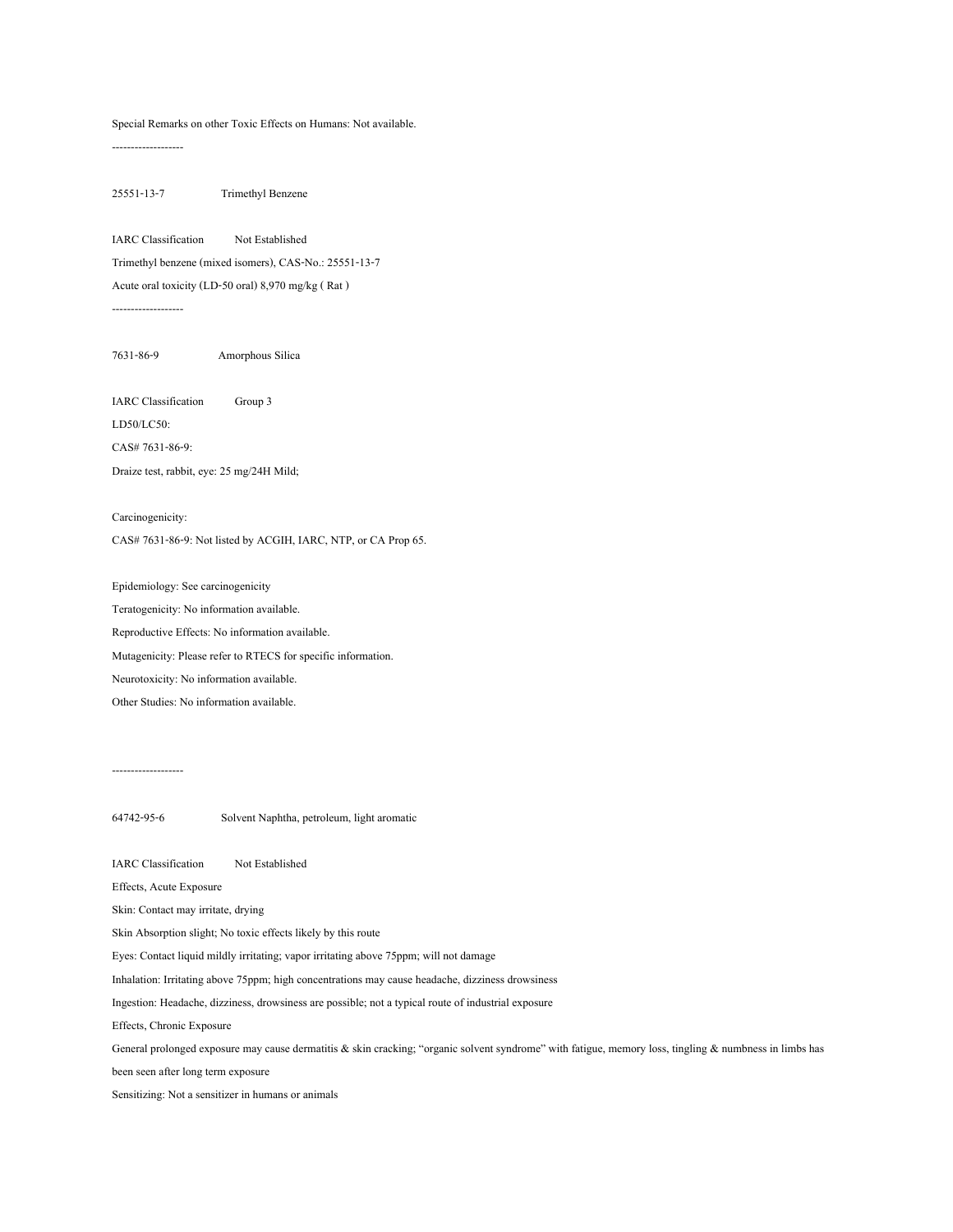Carcinogen/Tumorigen: Not considered a tumorigen or a carcinogen in humans or animals Reproductive Effect: No known effect in humans or in animals without also causing maternal toxicity Mutagen: No known effect on humans or in animals without also causing maternal toxicity Synergistic with: Not known LD50 (oral) 2900-3200mg/kg (rat), 8400mg/kg (rat) LD50 (skin) >3160mg/kg (rabbit) LC50 (inhalation) approx. 2900ppm (rat)

-------------------

1318-59-8 Chlorite-group minerals

IARC Classification Not Established Chemical Stability: Stable under normal conditions.

Chemical Stability: Conditions to Avoid: None.

Incompatibility: None identified.

Hazardous Decomposition: None identified.

Hazardous Polymerization: Will not occur.

-------------------

112945-52-5 Silicon dioxide

IARC Classification Not Established Product Acute oral toxicity: LD50 Rat: > 10000 mg/kg

Method: literature

Product Acute inhalation toxicity: LC50 Rat: 0.139 mg/l 4 h Method: literature (Maximum concentration attainable in experiments) No deaths occurred.

Product Acute dermal toxicity: LD50 Rabbit: >5000 mg/kg Method: literature

Product Skin irritation: Rabbit Not irritating. Method: literature

Product Eye irritation: Rabbit Not irritating. Method: literature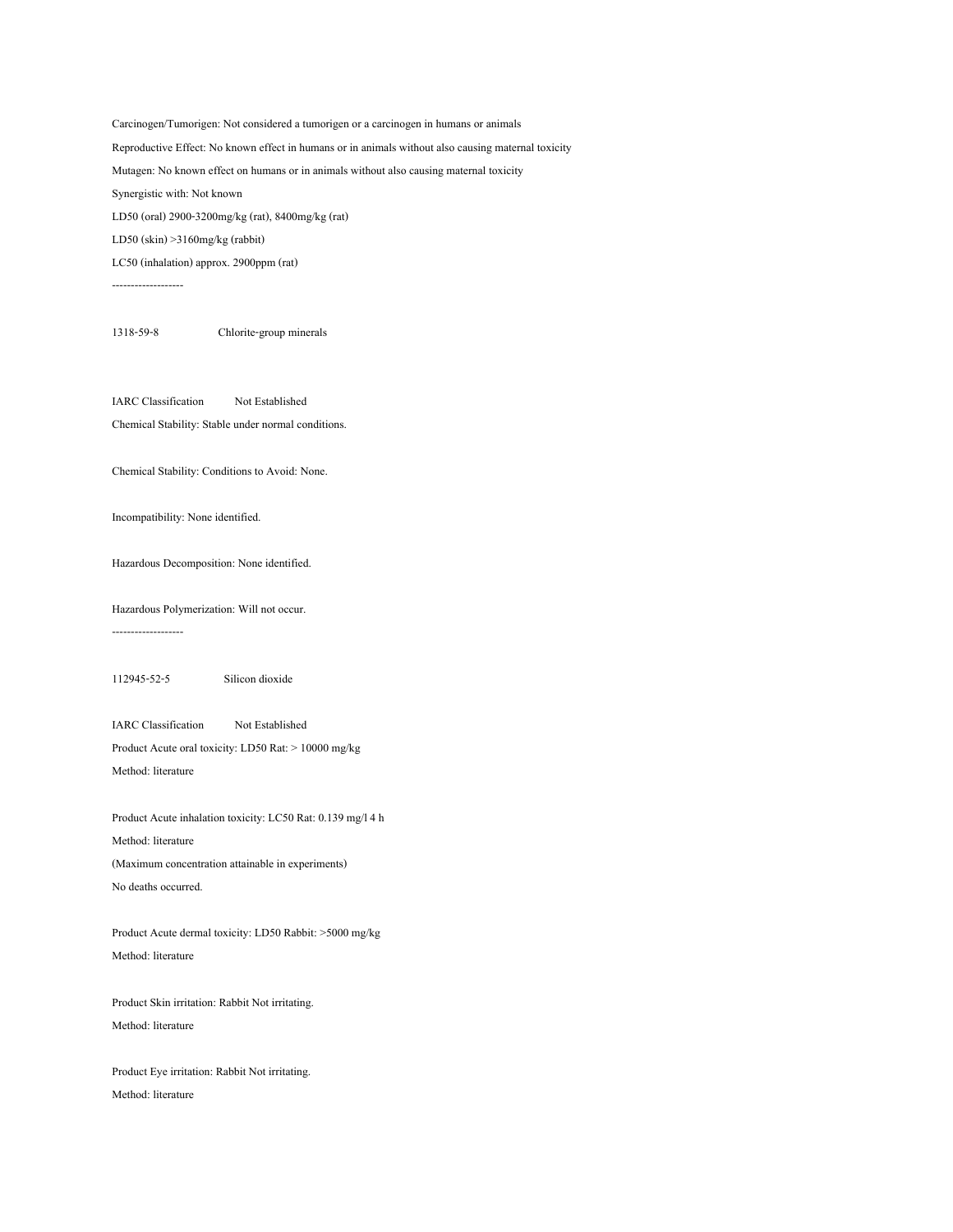Product Repeated dose toxicity: Oral no negative effects.

Inhalation: No irreversible changes and no indication on silicosis.

Product Mutagenicity assessment: No evidence of mutagenic effects reported in literature.

Product Carcinogenicity: No negative effects.

Product Toxicity to reproduction: No negative effects.

Product Human experience: Silicosis or other specific illnesses of the respiratory tract have not been reported.

-------------------

540-88-5 Tert Butyl Acetate

IARC Classification Not Established

T-Butyl acetate is only slightly toxic following acute inhalation, oral, or dermal exposure. Ingestion or inhalation of high doses may cause CNS depression. It is a very slight skin and moderate eye irritant. It is not a sensitizer, nor a genotoxic agent. Studies in animals indicate that t-butyl acetate is not a developmental or reproductive toxicant. Repeated inhalation exposure studies in animals indicate that t-butyl acetate may cause transient behavioral changes, increased liver, adrenal, and kidney weights, and possible kidney changes. However, the types of kidney changes observed are unique to the male rat kidney. There are no carcinogenicity data for t-butyl acetate. The primary metabolite of t-butyl acetate, t-butanol, is an animal carcinogen.

Acute toxicity

LC50 (vapor) rat 4211 PPM 6 HOURS

LD50 (Oral) rat 4500 MG/KG BWT

LD50 (Skin) rabbit > 2000 MG/KG BWT

#### Acute effects

Inhalation: Vapors or aerosol may cause irritation of the eyes, nose and throat as well as CNS depression (fatigue, dizziness, loss of concentration, with collapse, coma and death possible in cases of severe overexposure). Inhalation of airborne droplets may cause irritation of the respiratory tract.

Ingestion: May cause CNS depression, gastric discomfort, and vomiting. This material is an aspiration hazard.

Skin contact: No systemic toxicity is expected from acute dermal exposure.

Irritation: Skin-Not a skin irritant.

Eyes: No eye irritation

Sensitization: Does not induce skin sensitization. Repeated dose toxicity: Inhalation repeated exposure studies demonstrated target organ effects in male rats (kidney) by a mechanism of action that is not relevant to humans and in mice (nervous system) transient behavioral changes that were observed immediately after exposure.

Reproductive effects: This substance is not toxic to reproduction. The reproductive toxicity of t-butyl acetate has been investigated in rats via the inhalation route. There were no adverse effects on reproductive performance or sperm number or quality at 1600 ppm, the highest exposure level tested. In addition, no gross or histopathologic effects were observed in the reproductive organs of male and female rats or mice exposed at 1600 ppm for 90 days in a repeat-exposure toxicity study conducted via inhalation and there was no adverse effect on estrous cycle length in mice.

Developmental Toxicity: This substance is not a developmental toxicant. It did not cause maternal toxicity and any embryo/fetal toxicity or developmental abnormalities were observed in the offspring of animals following inhalation exposures of 1600 ppm.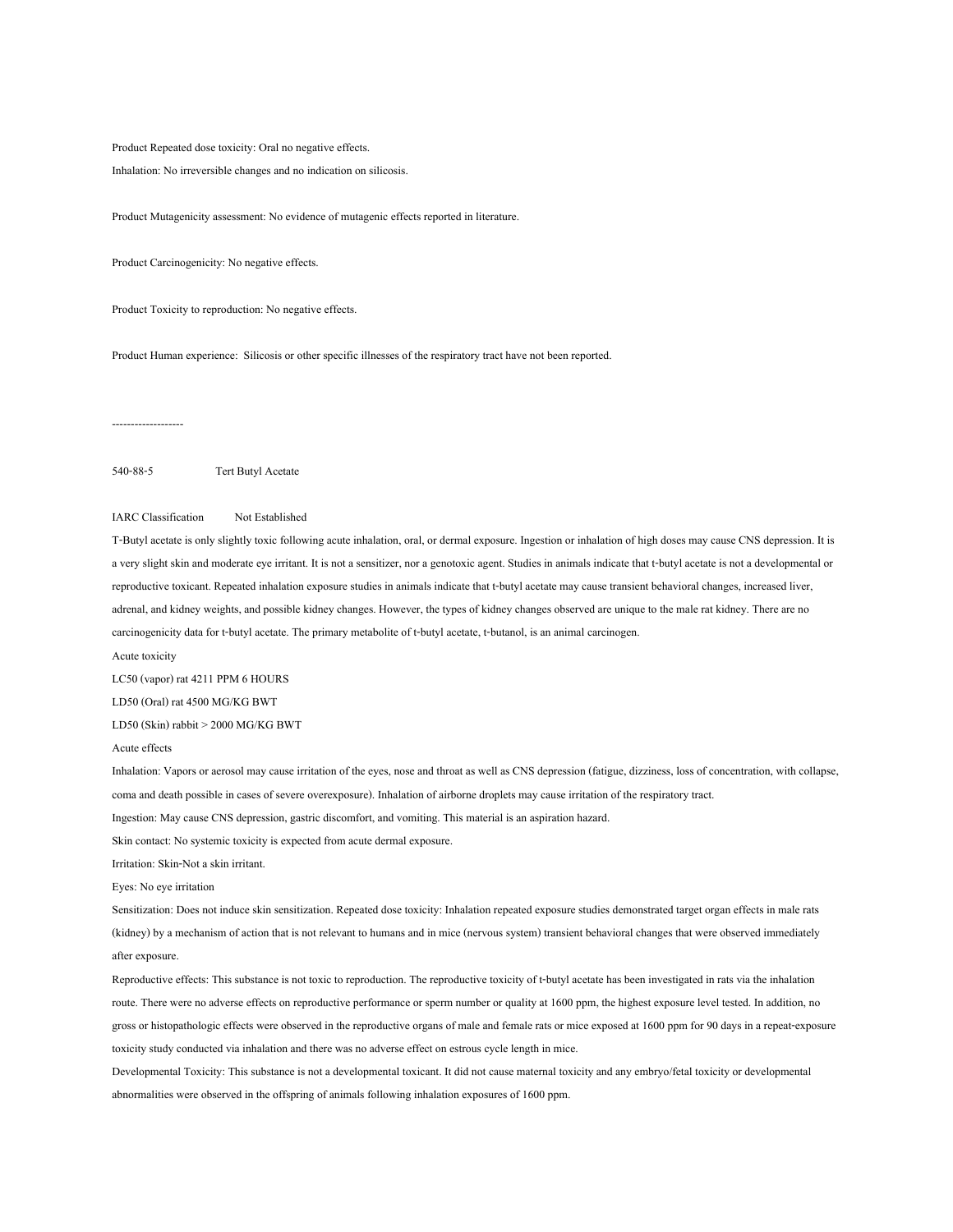Genetic Toxicity: Negative for genotoxicity using both in vitro and in vivo tests.

Carcinogenicity: Specific data not available. T-Butanol, the primary metabolite of t-butyl acetate, is an animal carcinogen. In a drinking water study, t-butanol induced benign kidney tumors in male rats via an £\-2u-globulin mode of action, a tumor mechanism not relevant to humans. In female mice, there was an increased incidence of benign thyroid tumors, a tumor mechanism that most likely is not relevant to humans. This substance is not classified for carcinogenicity by IARC, OSHA, TP, or the EPA.

Acute toxicity: Rat 3046 MG/KG BWT rabbit > 2000 MG/KG BWT

Target organs: Thyroid, thymus, skin, eyes, respiratory system, central nervous system, kidney, liver and blood.

Repeated dose toxicity: Oral and inhalation repeated exposure studies demonstrated target organ effects in male rats (kidney) and male and female mice (thyroid) by mechanisms of action that are not relevant to humans.

Reproductive effects: T-Butanol had no effect on fertility in a one-generation screening study in rats. At maternally toxic doses (1000 mg/kg bwt/day), there were fewer live pups per litter and lower pup body weights which continued through lactation. No adverse effects on testes and ovary structure, or on sperm motility or morphology, were seen in rats or mice that received repeated high oral doses (up to approx. 3600 mg/kg bwt/day in rats, 8210 mg/kg bwt/day in male mice and 11,620 mg/kg bwt/day in female mice).

Developmental Toxicity: Results from studies in pregnant rats and mice indicate that t-butanol is not teratogenic but at high oral doses (1000 mg/kg bwt) produces embryo/fetotoxicity and developmental delay. Developmental delay was also observed in rats exposed by inhalation during gestation to t-butanol at 2000 ppm (6063 mg/m3), in the presence of maternal toxicity (reduction in body weight, CNS effects).

Genetic Toxicity: Negative for genotoxicity using both in vitro and in vivo tests.

Carcinogenicity: T-Butanol is an animal carcinogen. In a drinking water study, t-butanol induced benign kidney tumors in male rats via an aalpha-2uglobulin mode of action, a tumor mechanism not relevant to humans. In female mice, there was an increased incidence of benign thyroid tumors, a tumor mechanism that most likely is not relevant to humans. T-Butanol is not classified as to carcinogenicity by EPA, OSHA, NTP or IARC.

-------------------

#### 84-74-2 Dibutyl Phthalate

IARC Classification Not Established Information on likely routes of exposure Inhalation: None known. Ingestion: None known. Skin contact: None known. Eye contact: None known. Acute Toxicity Oral Product: No data available. Specified substance(s) Terephthalic acid, dibutyl ester Oral LD-50: (Rat): > 2,000 mg/kg Methyl butyl terephthalate No data available. Dermal Product: No data available. Specified substance(s) Terephthalic acid, dibutyl ester Dermal LD-50: (Rat): > 2,000 mg/kg Methyl butyl terephthalate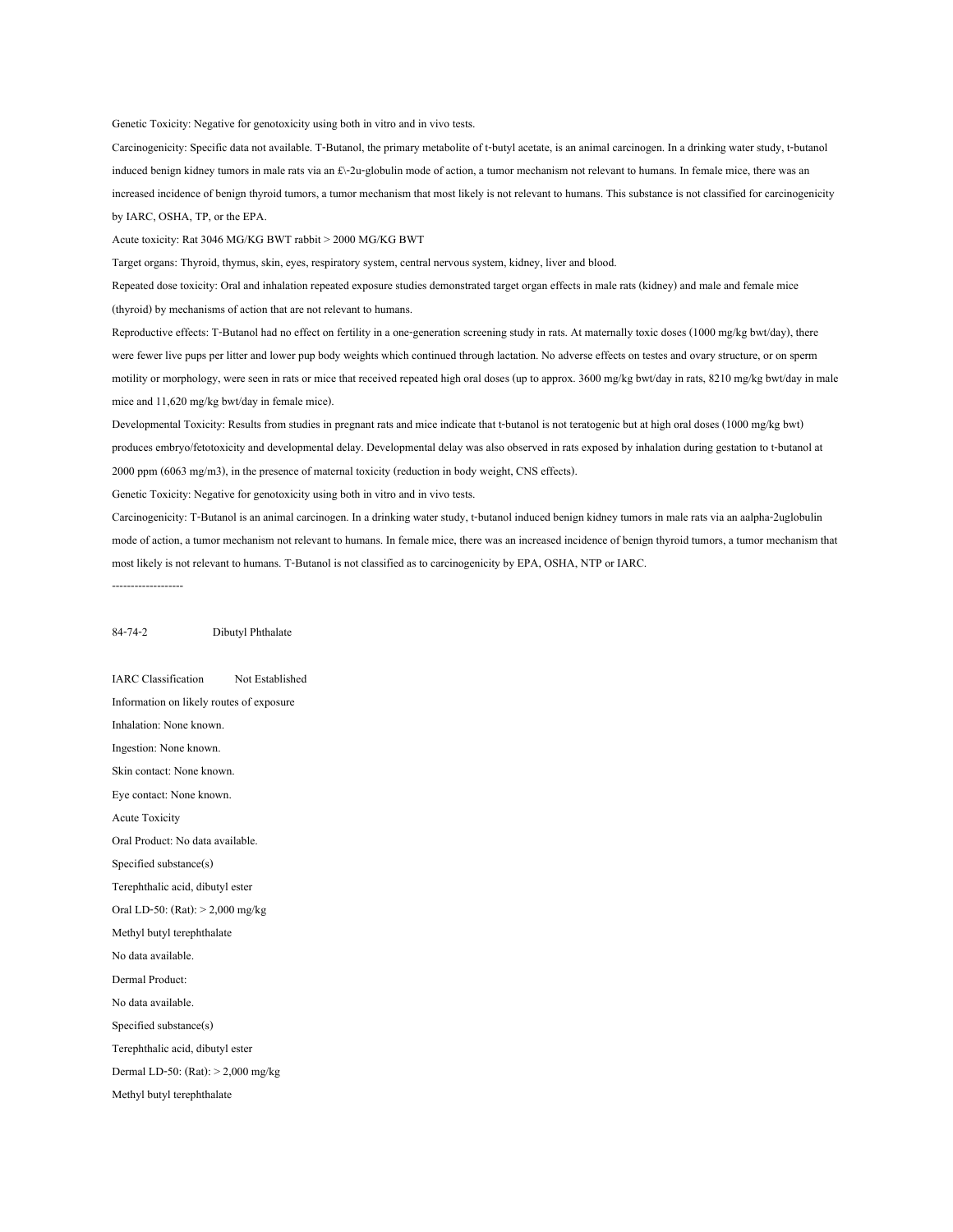No data available. Inhalation Product: No data available. Specified substance(s) Terephthalic acid, dibutyl No data available. Ester Methyl butyl terephthalate No data available. Repeated dose toxicity Product: No data available. Specified substance(s) Terephthalic acid, dibutyl ester NOAEL (Rat, in feed, 90 d): 0.125 % Read-across from a similar material NOAEL (Rat, by gavage, 90 d): 125 mg/kg Read-across from a similar material Methyl butyl terephthalate No data available. Skin corrosion/irritation: Product: No data available. Specified substance(s) Terephthalic acid, dibutyl ester (Rabbit, 4 h): none Methyl butyl terephthalate No data available. Serious eye damage/eye irritation: Product: No data available Specified substance(s) Terephthalic acid, dibutyl ester (Rabbit): slight Methyl butyl terephthalate No data available. Respiratory or skin sensitization: Product: No data available. Specified substance(s) Terephthalic acid, dibutyl ester Skin Sensitization:, (Human) - non-sensitizing Methyl butyl terephthalate No data available. Germ cell mutagenicity In vitro Product: No data available.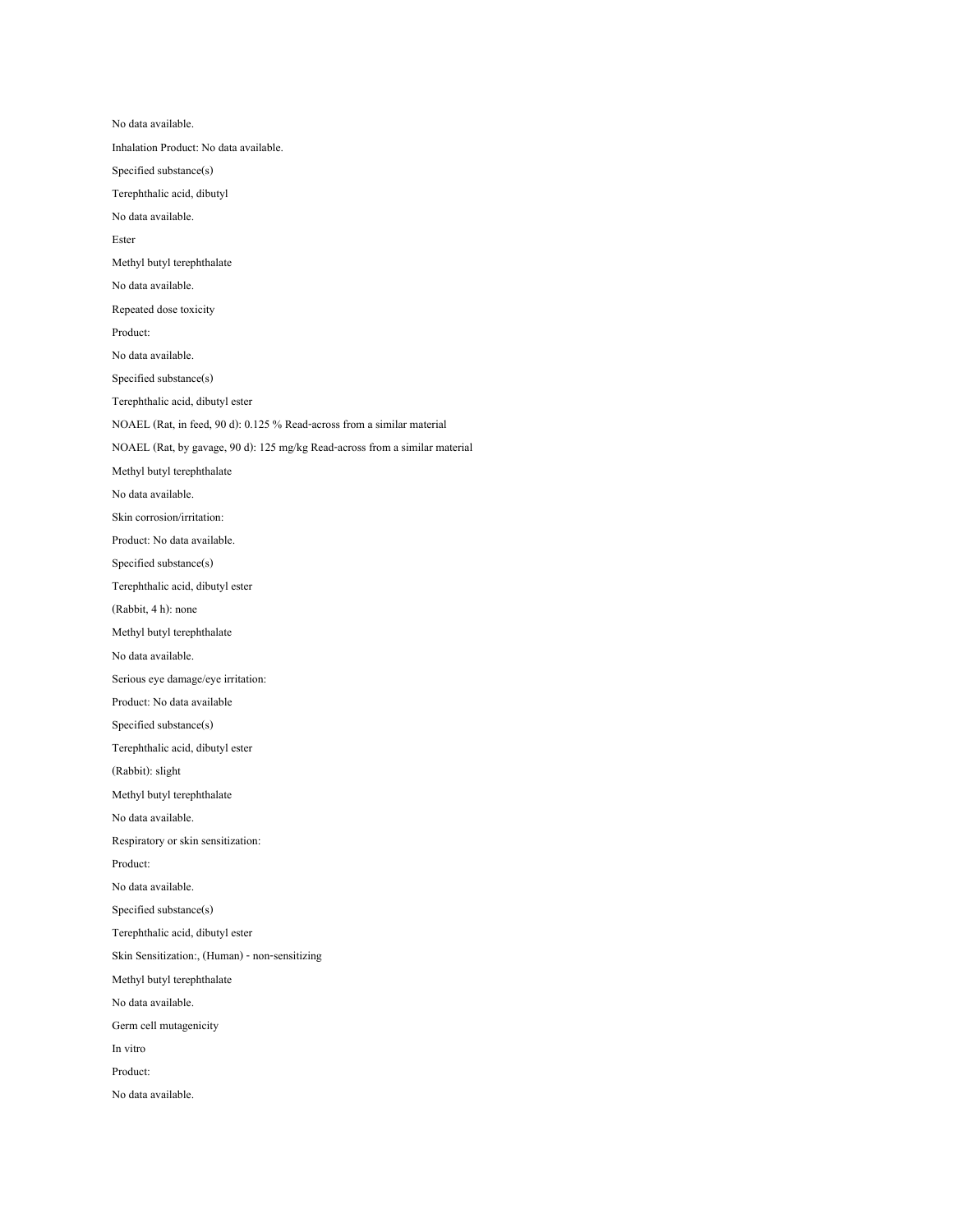Specified substance(s) Terephthalic acid, dibutyl ester Mutagenicity - Bacterial, : negative +/- activation Chromosomal aberration, : negative +/- activation Mutagenicity - Mammalian, : negative +/- activation Methyl butyl terephthalate No data available. In vivo Product: No data available. Specified substance(s) Terephthalic acid, dibutyl ester No data available. Methyl butyl terephthalate No data available. Carcinogenicity Specified substance(s) Terephthalic acid, dibutyl ester No data available. Methyl butyl terephthalate No data available. Reproductive toxicity Product: No data available. Specified substance(s) Terephthalic acid, dibutyl ester No data available. Methyl butyl terephthalate No data available. Specific target organ toxicity - single exposure Product: No data available. Specified substance(s) Terephthalic acid, dibutyl ester No data available. Methyl butyl terephthalate No data available. Specific target organ toxicity - repeated exposure Product: No data available. Specified substance(s) Terephthalic acid, dibutyl ester No data available.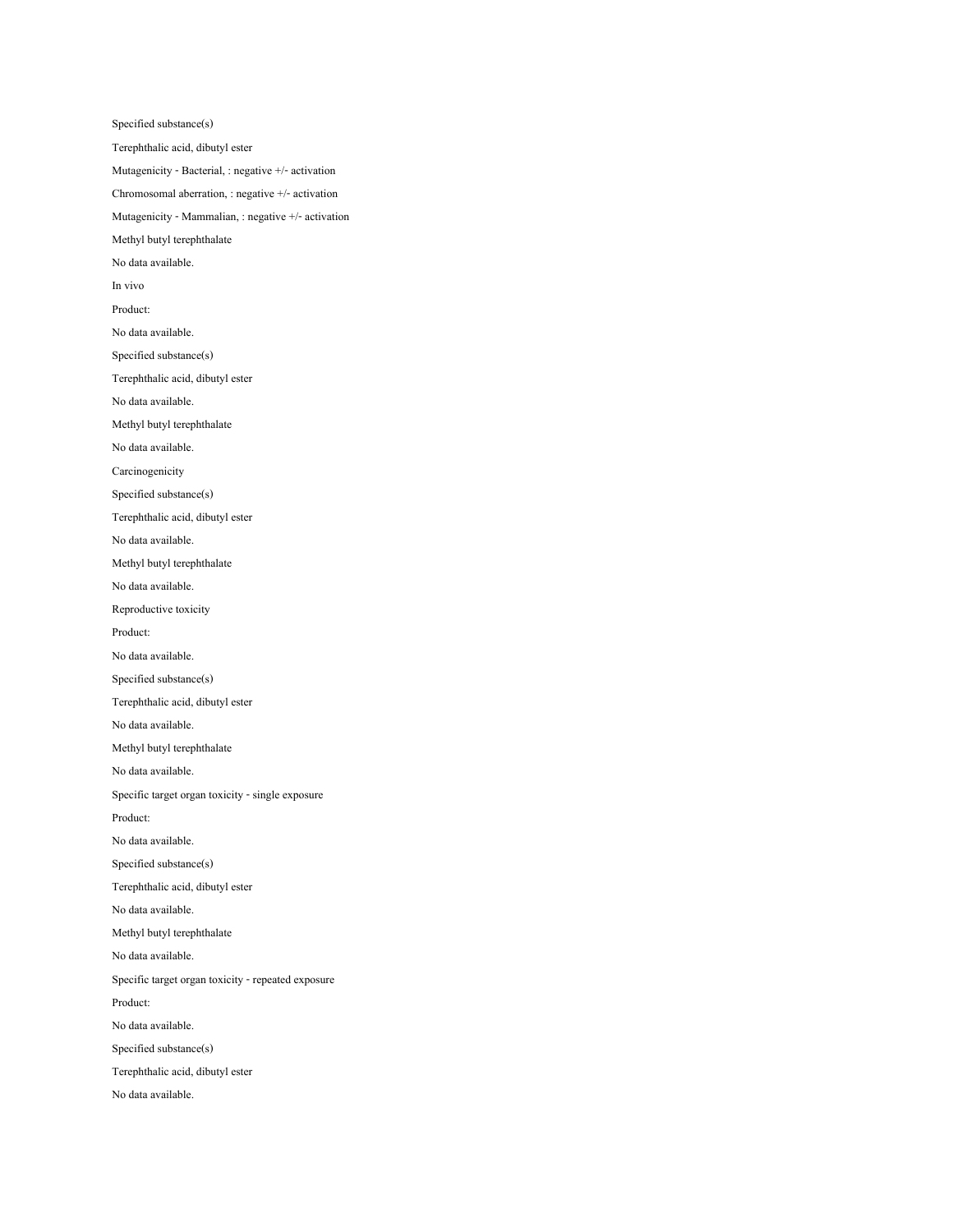| Methyl butyl terephthalate       |
|----------------------------------|
| No data available.               |
| Aspiration hazard                |
| Product:                         |
| No data available.               |
| Specified substance(s)           |
| Terephthalic acid, dibutyl ester |
| No data available.               |
| Methyl butyl terephthalate       |
| No data available.               |
| Other adverse effects:           |
| No data available.               |
|                                  |

#### **IARC Reference**

#### **IARC Group 1: The agent is** *carcinogenic to humans*

This category is used when there is *sufficient evidence of carcinogenicity* in humans. Exceptionally, an agent may be placed in this category when evidence of carcinogenicity in humans is less than *sufficient* but there is *sufficient evidence of carcinogenicity* in experimental animals and strong evidence in exposed humans that the agent acts through a relevant mechanism of carcinogenicity.

#### **IARC Group 2A: The agent is** *probably carcinogenic to humans***.**

This category is used when there is *limited evidence of carcinogenicity* in humans and *sufficient evidence of carcinogenicity* in experimental animals. In some cases, an agent may be classified in this category when there is *inadequate evidence of carcinogenicity* in humans and *sufficient evidence of carcinogenicity* in experimental animals and strong evidence that the carcinogenesis is mediated by a mechanism that also operates in humans. Exceptionally, an agent may be classified in this category solely on the basis of *limited evidence of carcinogenicity* in humans. An agent may be assigned to this category if it clearly belongs, based on mechanistic considerations, to a class of agents for which one or more members have been classified in Group 1 or Group 2A.

#### **IARC Group 2B: The agent is** *possibly carcinogenic to humans***.**

This category is used for agents for which there is *limited evidence of carcinogenicity* in humans and less than *sufficient evidence of carcinogenicity* in experimental animals. It may also be used when there is *inadequate evidence of carcinogenicity* in humans but there is *sufficient evidence of carcinogenicity* in experimental animals. In some instances, an agent for which there is *inadequate evidence of carcinogenicity* in humans and less than *sufficient evidence of carcinogenicity* in experimental animals together with supporting evidence from mechanistic and other relevant data may be placed in this group. An agent may be classified in this category solely on the basis of strong evidence from mechanistic and other relevant data.

#### **IARC Group 3: The agent is** *not classifiable as to its carcinogenicity to humans***.**

This category is used most commonly for agents for which the evidence of carcinogenicity is *inadequate* in humans and *inadequate* or *limited* in experimental animals. Exceptionally, agents for which the evidence of carcinogenicity is *inadequate* in humans but *sufficient* in experimental animals may be placed in this category when there is strong evidence that the mechanism of carcinogenicity in experimental animals does not operate in humans. Agents that do not fall into any other group are also placed in this category. An evaluation in Group 3 is not a determination of non-carcinogenicity or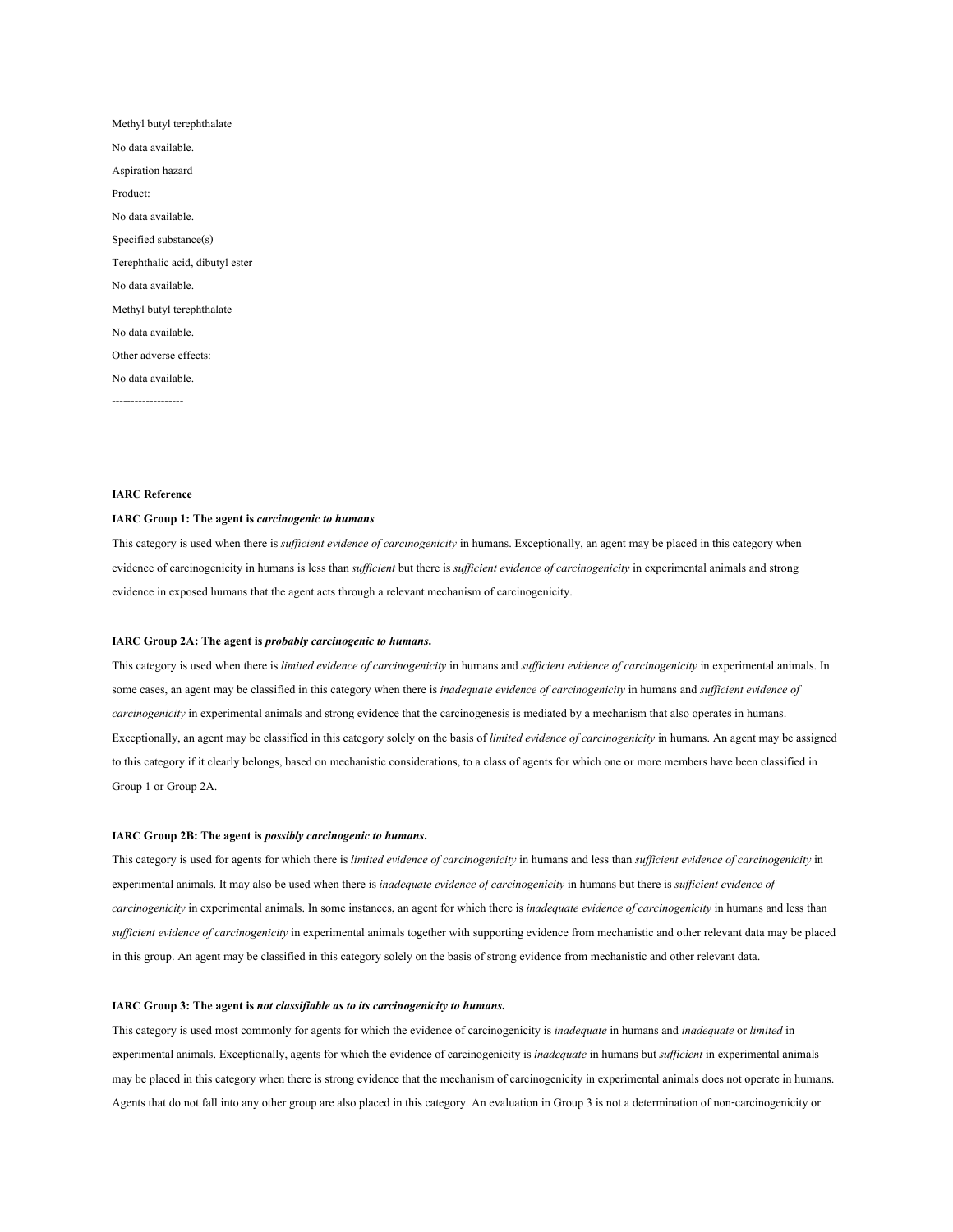overall safety. It often means that further research is needed, especially when exposures are widespread or the cancer data are consistent with differing interpretations.

# **IARC Group 4: The agent is** *probably not carcinogenic to humans***.**

This category is used for agents for which there is *evidence suggesting lack of carcinogenicity* in humans and in experimental animals. In some instances, agents for which there is *inadequate evidence of carcinogenicity* in humans but *evidence suggesting lack of carcinogenicity* in experimental animals, consistently and strongly supported by a broad range of mechanistic and other relevant data, may be classified in this group.

| <b>Section 12 -- ECOLOGICAL INFORMATION</b> |  |  |  |  |
|---------------------------------------------|--|--|--|--|
|---------------------------------------------|--|--|--|--|

| CAS No.<br><b>Ingredient Name</b>                                                                                                                 |                   |  |
|---------------------------------------------------------------------------------------------------------------------------------------------------|-------------------|--|
| $115 - 10 - 6$<br>Dimethyl Ether                                                                                                                  |                   |  |
| ----------------                                                                                                                                  |                   |  |
| 1330-20-7<br>Xylene                                                                                                                               |                   |  |
| Biodegradability:                                                                                                                                 | No data available |  |
| Bioaccumulation:                                                                                                                                  | No data available |  |
| Ecotoxicity effects:                                                                                                                              |                   |  |
| Toxicity to fish: 96h LC50 Flathead minnow (Pimephales promelas); 23.53-29.97 mg/l                                                                |                   |  |
| Method: Static                                                                                                                                    |                   |  |
| Mortality                                                                                                                                         |                   |  |
| Toxicity to daphnia and other aquatic Invertebrates: 24h LC50 Water flea (Daphnia magna): > 100.00 -<1,000.00 mg/l<br>Method: Static<br>Mortality |                   |  |
| Toxicity to algae:                                                                                                                                | No data available |  |
| Toxicity to bacteria:                                                                                                                             | No data available |  |
| Biochemical Oxygen Demand (BOD):                                                                                                                  | No data available |  |
| Chemical Oxygen Demand (COD):                                                                                                                     | No data available |  |
| Additional ecological information:                                                                                                                | No data available |  |
|                                                                                                                                                   |                   |  |

Ecological Information

100-41-4 Ethylbenzene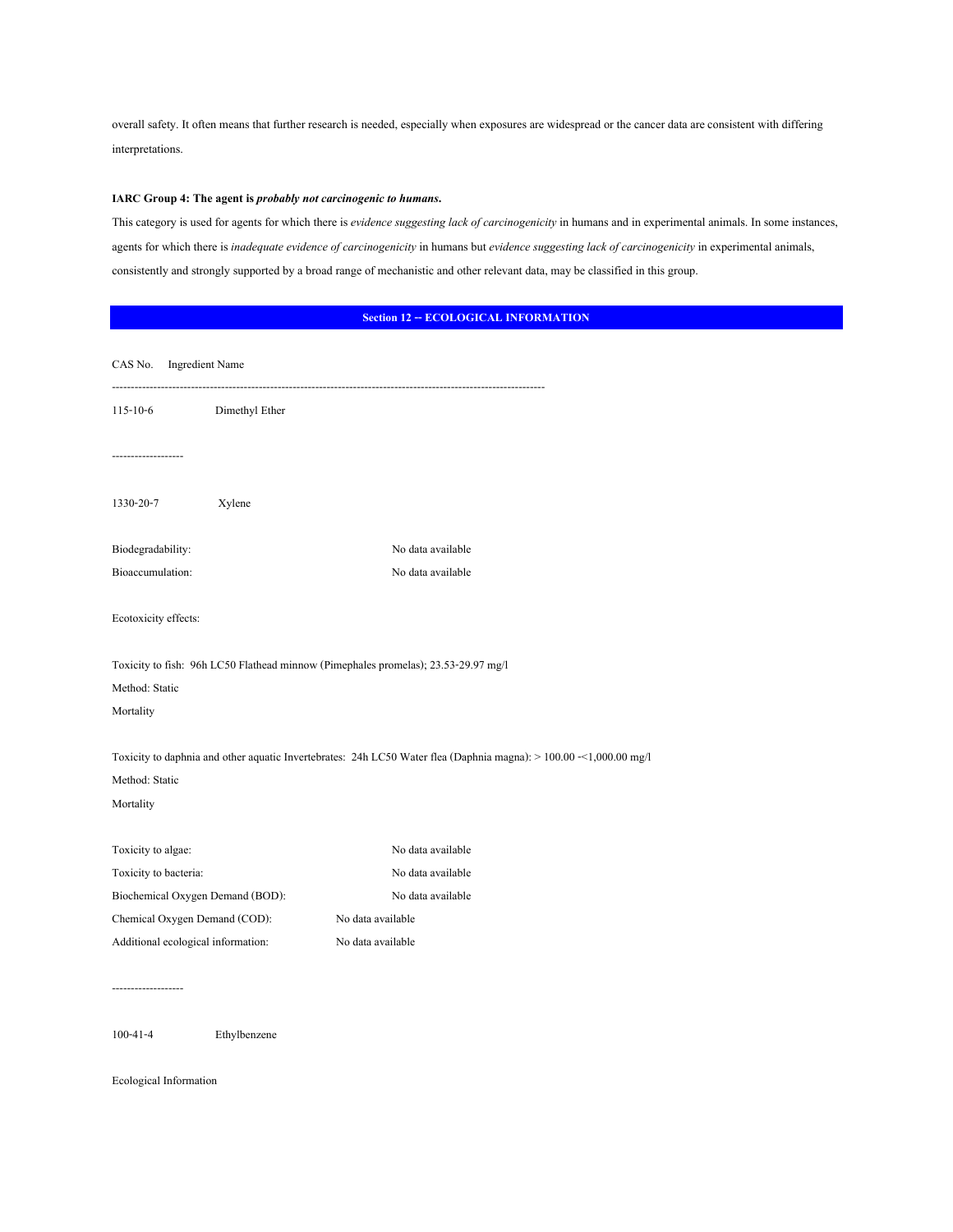| Ecotoxicity:                                                               |                                                                      |
|----------------------------------------------------------------------------|----------------------------------------------------------------------|
| Fish: Rainbow trout:                                                       | $LC50 = 14.0$ mg/L; 96 Hr.;                                          |
| Static Bioassay Fish: Fathead Minnow:                                      | $LC50 = 12.1$ mg/L; 96 Hr.;                                          |
| Flow-through Bioassay Fish: Bluegill/Sunfish: $LC50 = 150.0$ mg/L; 96 Hr.; |                                                                      |
| <b>Static Bioassay:</b>                                                    | pH 6.5-7.9, 21-23 degrees C                                          |
| Water flea:                                                                | $EC50 = 2.1$ mg/L; 48 Hr.;                                           |
| Static Bioassay Water flea:                                                | $EC50 = 75.0$ mg/L; 48 Hr.;                                          |
| Static Bioassay Shrimp (mysidoposis bahia):                                | $LC50 = 87.6$ mg/L/96hr.                                             |
| Sheepshead minnow:                                                         | $LC50 = 275$ mg/L/96hr.                                              |
| Fathead minnow:                                                            | $LC50 = 42.3$ mg/L/96hr in hard water &48.5 mg/L/96hr in soft water. |

Environmental: Experimental data on the bioconcentration of ethylbenzene include a log BCF of 1.9 in goldfish and the log BCF of 0.67 for clams exposed to the water-soluble fraction of crude oil.

Using its octanol/water partition coefficient (log Kow= 3.15) and using a recommended regression equation, one can calculate a log BCF in fish of 2.16 indicating that ethylbenzene should not significantly bioconcentrate in aquatic organisms. Ethylbenzene has a moderate adsorption for soil. The measured Koc for silt loam was 164

Physical: The predominant photochemical reaction of ethylbenzene in the atmosphere is with hydroxyl radicals; the tropospheric half-life for this reaction is 5.5 and 24 hr in the summer and winter, actively. Degradation is somewhat faster under photochemical smog situations.

Photo oxidation products which have been identified include ethylphenol, benzaldehyde, acetophenone and m- and p-ethylnitrobenzene. Ethylbenzene is resistant to hydrolysis.

Ethylbenzene does not significantly absorb light above 290 nm in methanol solution.

-------------------

108-65-6 Propylene Glycol Monomethyl

Ecotoxicity:

No Data Available.

Acute Fish toxicity: LC50/96 HOURS Oryzias latipes (Orange-red killifish) > 100 mg/l NOEC/96 HOURS Oryzias latipes (Orange-red killifish) 556 mg/l

Acute toxicity to aquatic invertebrates EC50/48 HOURS Daphnia magna (water flea) 373 mg/l NOEC/48 HOURS Daphnia magna (water flea) 278 mg/l

Environmental fate and pathways:

It may enter soil and water.

Persistence and degradability: Biodegradation: Expected to be biodegradable.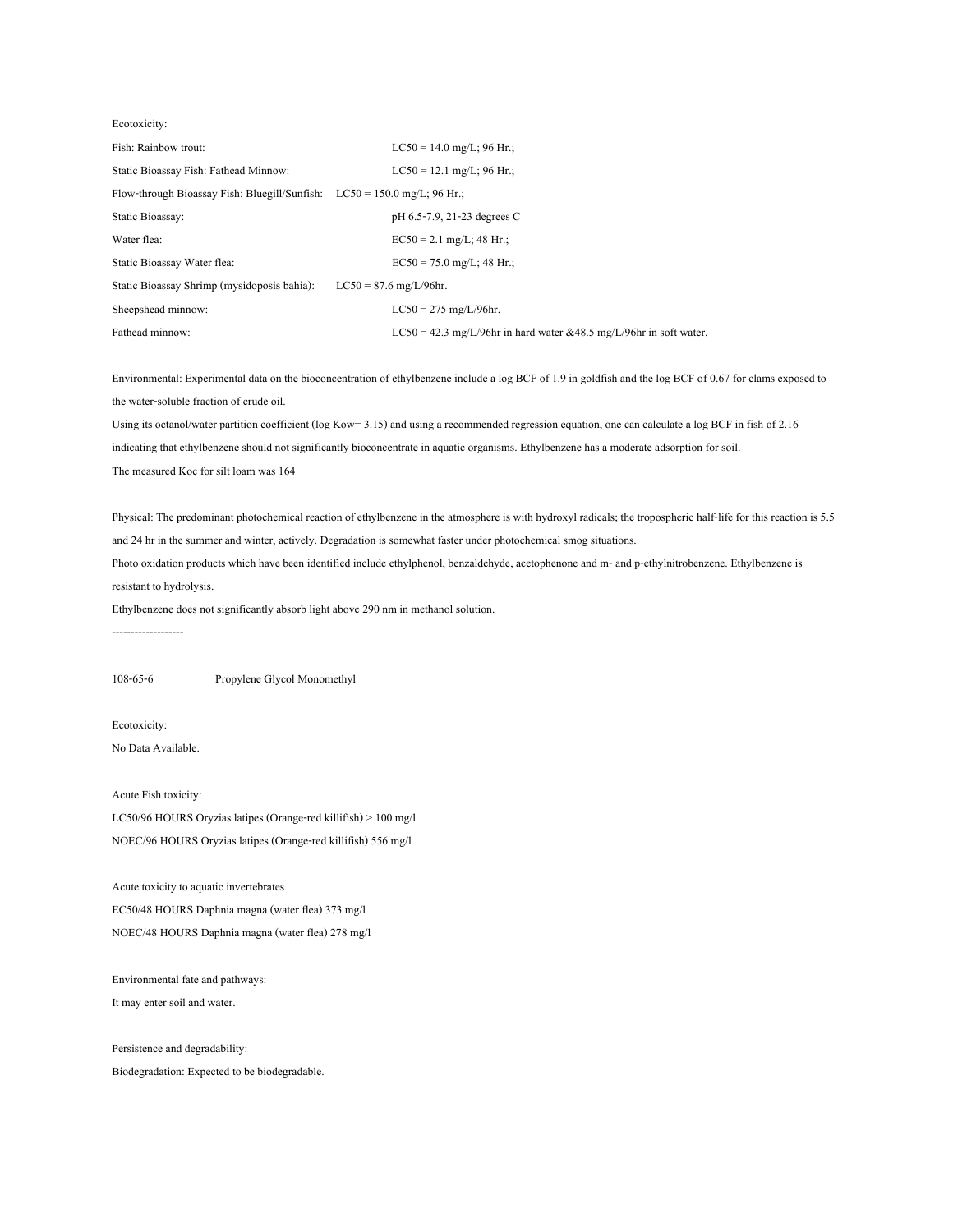------------------- 108-88-3 Toluene Biodegradability: No data available Bioaccumulation: Species: ide, silver or golden orfe (Leuciscus idus) Exposure time: 3 d

Dose: 0.05 mg/l

Bioconcentration factor (bcf): 94

Method: Not reported

Ecotoxicity effects:

Toxicity to fish: 96h LC50 rainbow trout, Donaldson trout (oncorhynchus mykiss): 5.80 mg/l Method: Renewal Mortality 96h LC50 fathead minnow (pimephales promelas): 12.60 mg/l Method: Static Mortality

Toxicity to daphnia and other aquatic invertebrates: 48 h EC50 water flea (daphnia magna): 6.00 mg/l Method: Static intoxication

Toxicity to algae: No data available Toxicity to bacteria: No data available Biochemical oxygen demand (BOD): No data available Chemical oxygen demand (COD): No data available Additional ecological information: No data available -------------------

95-63-6 1, 2, 4-Trimethylbenzene

Ecotoxicity:

Fish: Fathead Minnow: LC50 = 77.2 mg/L; 96 Hr;

CAS# 95-63-6: Flow-through at 25 C (pH 7.24)

CAS# 95-63-6: Estimated Koc value = 720.

1, 2, 4-trimethylbenzene will have low mobility in soil. Volatilization from moist and dry soil surfaces is expected to occur. 1, 2, 4-Trimethylbenzene is expected to aerobically biodegrade in both soil and water. Anaerobic aquifer microcosms did not show significant biodegradation in comparison to poisoned controls. In water, 1, 2, 4-trimethylbenzene may adsorb to sediment or particulate matter.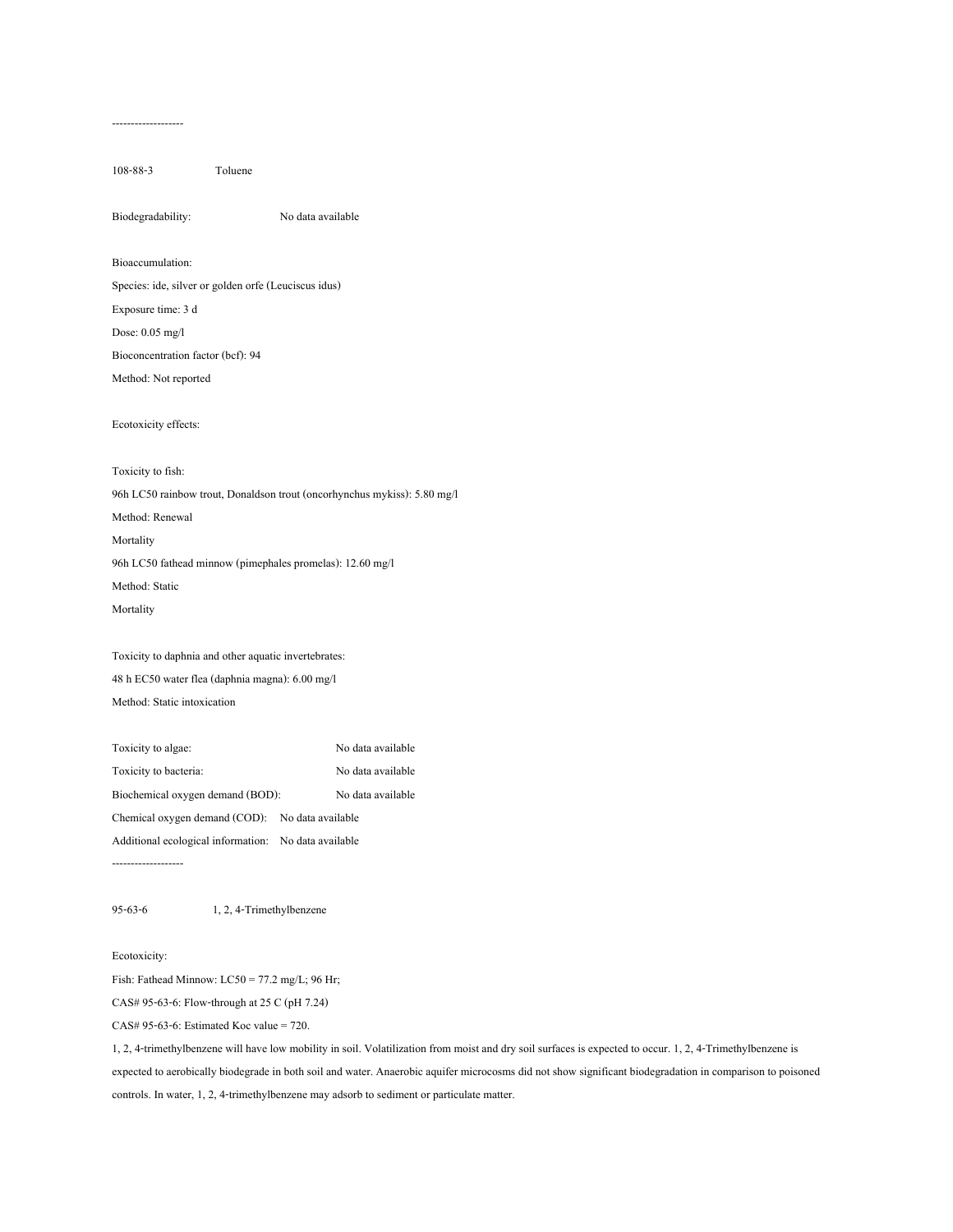#### Environmental:

CAS# 95-63-6: Bioconcentration in aquatic organisms is moderate to high based on BCF values of 31-275, measured in carp. 1, 2, 4-Trimethylbenzene is expected to photo degrade in natural waters. If released to the atmosphere, 1, 2, 4-trimethylbenzene will exist solely in the vapor phase in the ambient atmosphere. Vapor-phase 1, 2, 4-trimethylbenzene is degraded in the atmosphere by reaction with photo chemically-produced hydroxyl radicals and nitrate radicals with half-lives of about 12 hours and 6-30 days, respectively.

Physical: No information available.

Other: No information available.

-------------------

67-64-1 Acetone

#### Ecotoxicity:

Fish: Rainbow trout: 5540 mg/l; 96-hr; LC50

Fish: Bluegill/Sunfish: 8300 mg/l; 96-hr; LC50 No data available.

Environmental: Volatilizes, leeches, and biodegrades when released to soil.

Terrestrial fate: If released on soil, acetone will both volatilize and leach into the ground. Acetone readily biodegrades and there is evidence suggesting that it biodegrades fairly rapidly in soils.

Aquatic fate: If released into water, acetones will probably biodegrade. It is readily biodegradable in screening tests, although data from natural water are lacking. It will also be lost due to volatilization (estimated half-life 20 hr from a model river). Adsorption to sediment should not be significant. Physical:

Atmospheric fate: In the atmosphere, acetone will be lost by photolysis and reaction with photo chemically produced hydroxyl radicals. Half-life estimates from these combined processes are 79 and 13 days in January and June, respectively, for an overall annual average of 22 days. Therefore considerable dispersion should occur. Being miscible in water, wash out by rain should be an important removal process. This process has been confirmed around Lake Shinsei-ko in Japan. There acetone was found in the air and rain as well as the lake.

Other: No information available.

# -------------------

21645-51-2 Aluminum Hydroxide

Ecotoxicity: Not available

BOD5 and COD: Not available

Products of Biodegradation: Possibly hazardous short term degradation products are not likely. However, long term degradation products may arise.

Toxicity of the Products of Biodegradation: This product itself and its products of degradation are not toxic.

Special Remarks on the Products of Biodegradation: Not available

-------------------

13463-67-7 Titanium Dioxide

Ecotoxicity:

Daphnia: Daphnia: LC50 = 32-32.5 mg/L; 30D;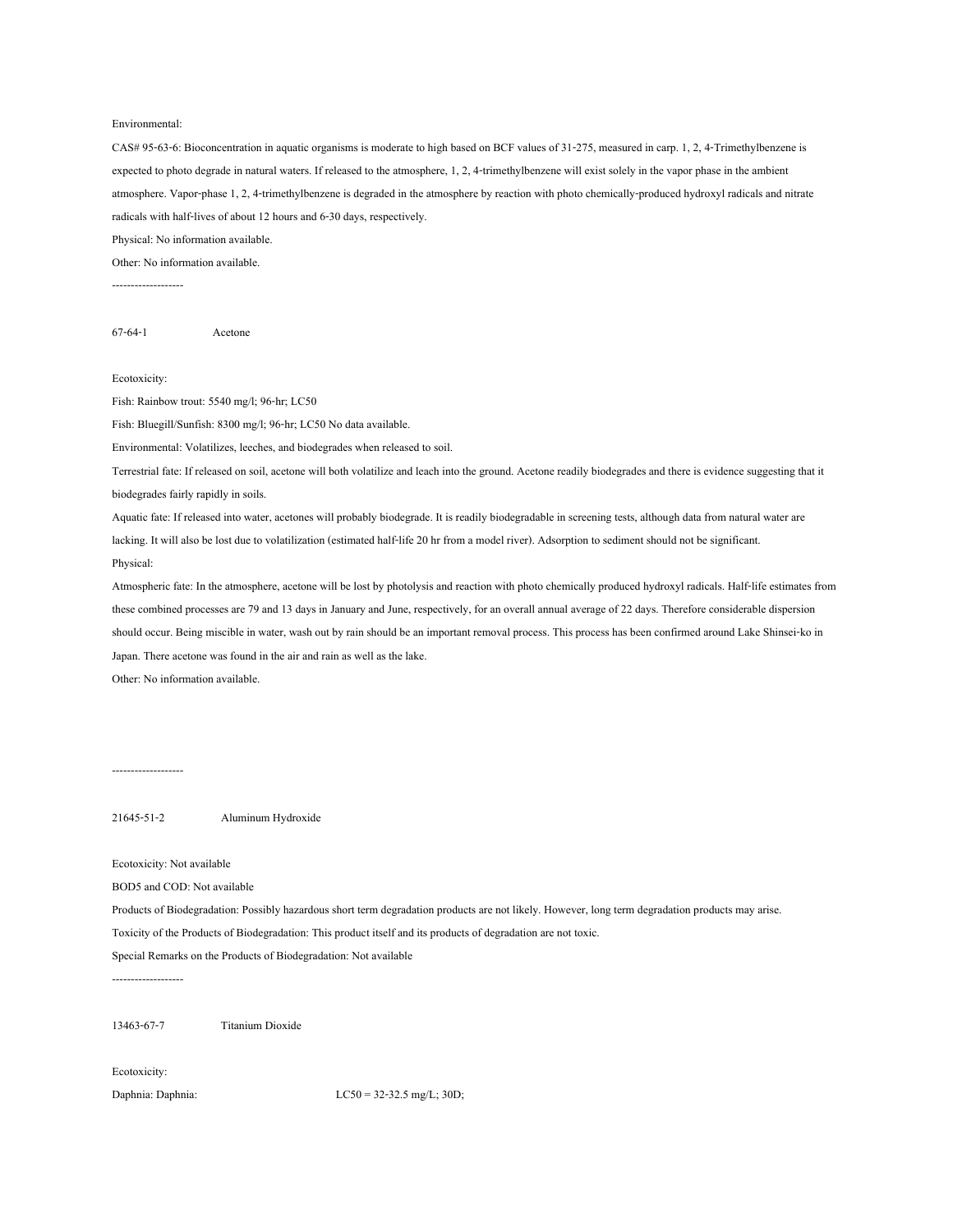# EC50 Bacteria:  $EC50 = 5 g/L$ Pseudomonas fluorescens: EC50 = > 10000 mg/L / 24H Pseudomonas fluorescens: EC50 = > 5000 mg/L / 24H Fish: Phoxinus phoxinus:  $LC50 = > 1000$  mg/L / 30D Coregonus autumnalis migratorius G: LC50 = 3mg/L / 30D Cyprinodon variegatus: LC50 = <370 >240 mg/L / 96H Opossum shrimp: Mysidopsis almyra: LC50 = <400 >300 mg/L / 96H Environmental: No information available. Physical: No information available. Other: No information available.

-------------------

1333-86-4 Carbon Black

#### No information available.

-------------------

14807-96-6 Talc

### No data available.

-------------------

98-82-8 Isopropyl Benzene

Ecotoxicity: Not available.

BOD5 and COD: Not available.

Products of Biodegradation:

Possibly hazardous short term degradation products are not likely. However, long term degradation products may arise.

Toxicity of the Products of Biodegradation: The products of degradation are more toxic.

Special Remarks on the Products of Biodegradation: Not available.

-------------------

25551-13-7 Trimethyl Benzene

No data available. -------------------

7631-86-9 Amorphous Silica

No information available.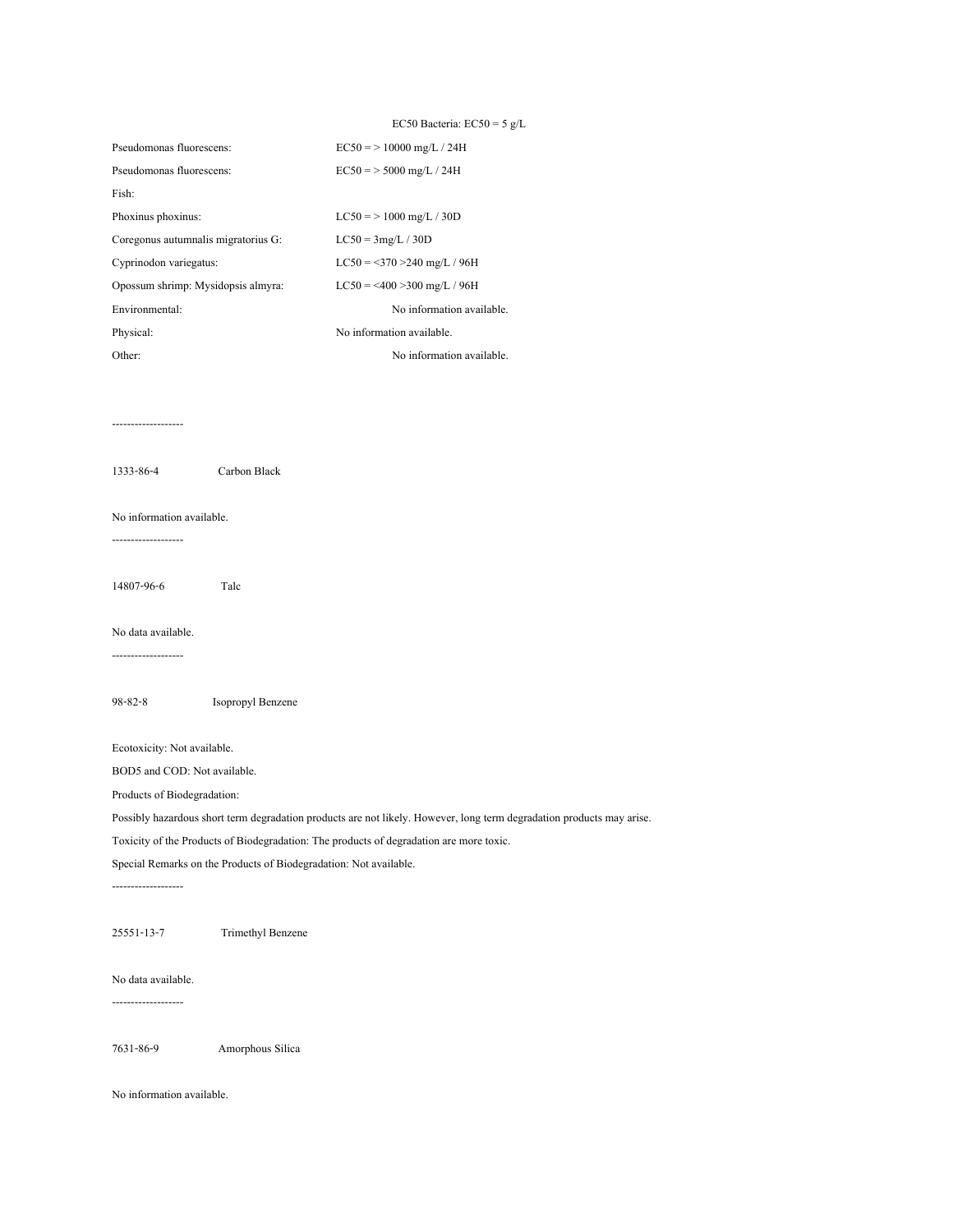# -------------------

# 64742-95-6 Solvent Naphtha, petroleum, light aromatic

Bioaccumulation expected to be readily metabolized and not bio accumulate

Biodegradation expected to degrade readily and rapidly in the presence of oxygen; 72% over 20 days

Natural microbe populations need several weeks of acclimatization before they can metabolize some hydrocarbons effectively.

Abiotic Degradation many aromatic hydrocarbons are susceptible to both direct and indirect photolysis; the rate of degradation is unknown but ½ life in air

likely to be in the range of 2040 hr

Mobility in soil, water expected to move slowly in soil and water

Aquatic Toxicity:

LC50 (Fish, 96hr) 41 & 45mg/liter (Pimephelas promelas), 2.34mg/liter (Oncorhynchus mykiss),

EC50 (Crustacea, 48hr) 0.95mg/liter (Daphnia magna)

EC50 (Algae) <1 & 2.5mg/liter (Skeletonema costatum)

1318-59-8 Chlorite-group minerals

No information available for this product.

-------------------

112945-52-5 Silicon dioxide

Ecotoxicity effects

Toxicity to fish: LC50 (Brachydanio rerio): > 10,000 mg/l 96 H (Method: OECD 203)

Toxicity to daphnia: EC50 (Daphnia magna): > 10,000 mg/l 24 H (Method: OECD 202)

540-88-5 Tert Butyl Acetate

#### Ecotoxicity

-------------------

Acute Fish toxicity: LC50 / 96 HOURS Oncorhynchus mykiss 240 mg/l

Summary: Acute toxicity to fish is low.

Acute toxicity to aquatic invertebrates: EC50 / 48 HOURS Daphnia magna. 350 mg/l

Summary: Low acute toxicity to aquatic invertebrates.

Toxicity to aquatic plants EC50 / 96 HOURS Pseudokirchneriella subcapitata 64 mg/l

Summary: Low toxicity to algae.

Toxicity to microorganisms EC3 / 16 HOURS Pseudomonas putida 78 mg/l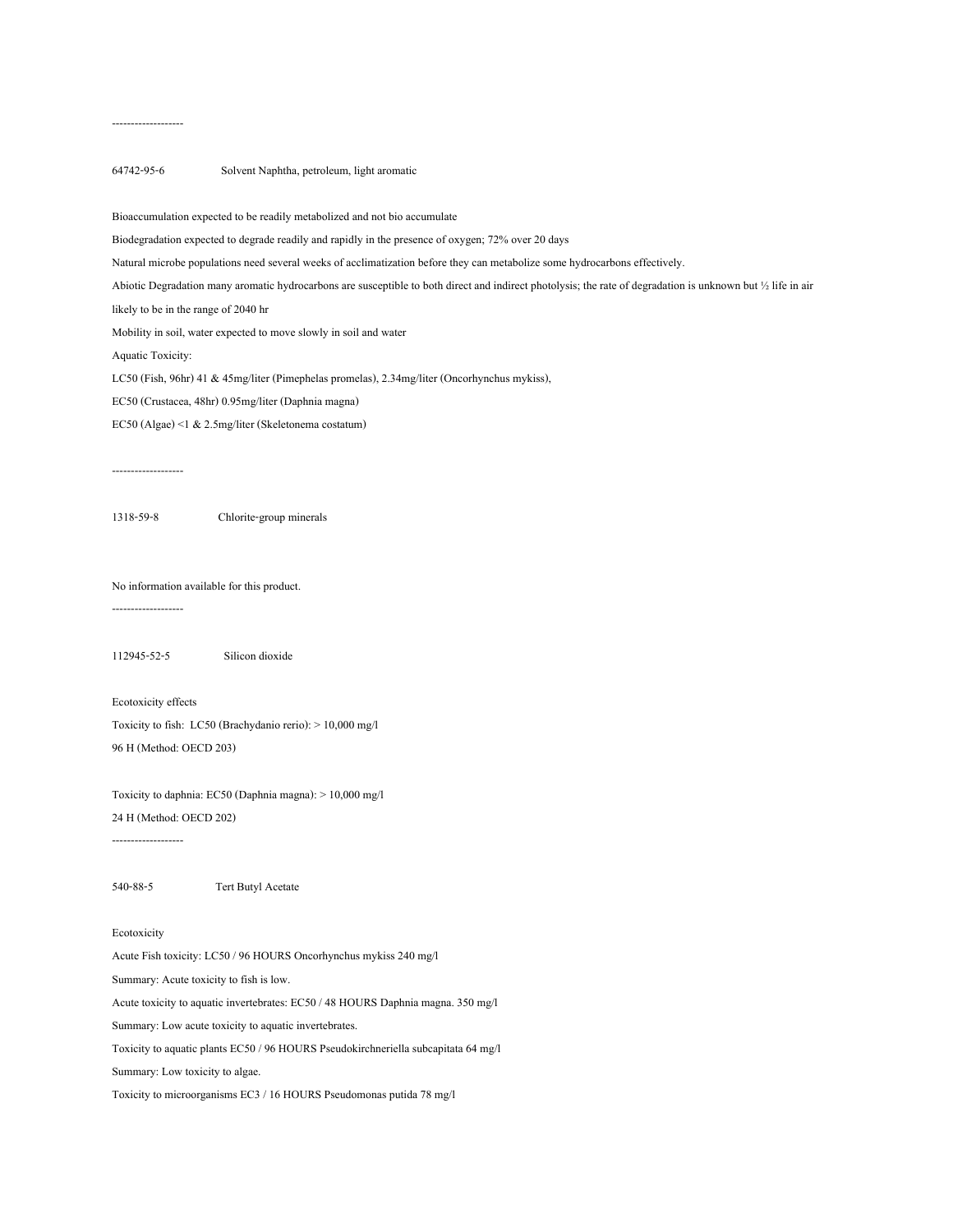Summary: Low toxicity to bacteria. EC3 / 72 HOURS Entosiphon sulcatum 970 mg/l Chronic toxicity to fish Summary: No Data Available. Chronic toxicity to aquatic invertebrates Summary: No Data Available. Other adverse effects: Expected to show low toxicity to higher plants. Environmental fate and pathways Expected to be emitted and partition predominantly to the atmosphere. Accidental releases to water or soil are expected to evaporate and undergo atmospheric decomposition processes. Mobility Behavior in environmental compartments: Released material would be expected to show high soil mobility and to volatilize readily from soil and surface waters, forming atmospheric vapor. Persistence and degradability Biodegradation: Expected to hydrolyze slowly in water (half-life ca. 0.5 years or longer). Atmospheric vapors expected to be photo chemically degraded by reaction with hydroxyl radicals (half-life 19.7 days): Inherently biodegradable. Bioaccumulation: Bioconcentration factor (BCF) 5.61 ((QSAR calculated value)) this material is not expected to bio accumulate. Other adverse effects This material is not considered persistent by EPA, and is not expected to contribute to the greenhouse gas effect, stratospheric ozone depletion, tropospheric ozone formation, or particulate matter formation. Tert-Butyl Alcohol 75-65-0 Ecotoxicity This material is expected to be non-hazardous to aquatic species. Acute Fish toxicity / 96 HOUR Pimephales promelas (fathead minnow) > 961 mg/l Summary: This material is not harmful or toxic to fish. Acute toxicity to aquatic invertebrates / 48 HOURS Daphnia magna (Water flea) 933 mg/l Summary: Low acute toxicity to aquatic invertebrates. Toxicity to aquatic plants Pseudokirchneriella subcapitata 976 mg/l Summary: Acute toxicity to aquatic plants very low. Toxicity to microorganisms Pseudomonas putida 10,000 mg/l Chronic toxicity to fish Clarias Gariepinus 332 mg/l Chronic toxicity to aquatic invertebrates Summary: study scientifically unjustified Other adverse effects Raphanus sativus, 50% reduction in seedling length, 160 ppm Environmental fate and pathways Mobility Behavior in environmental compartments: Highly mobile in soil and likely to volatilize from moist or dry soil surfaces. Expected to volatilize from surface waters and not likely to adsorb to suspended solids and sediment in water. Persistence and degradability Biodegradation: Predicted to be inherently bio degradable- Degraded in the atmosphere by reaction with photo chemically produced hydroxyl radicals with an estimated half- life of 75.9 hours.

Bioaccumulation: Bioaccumulation is unlikely.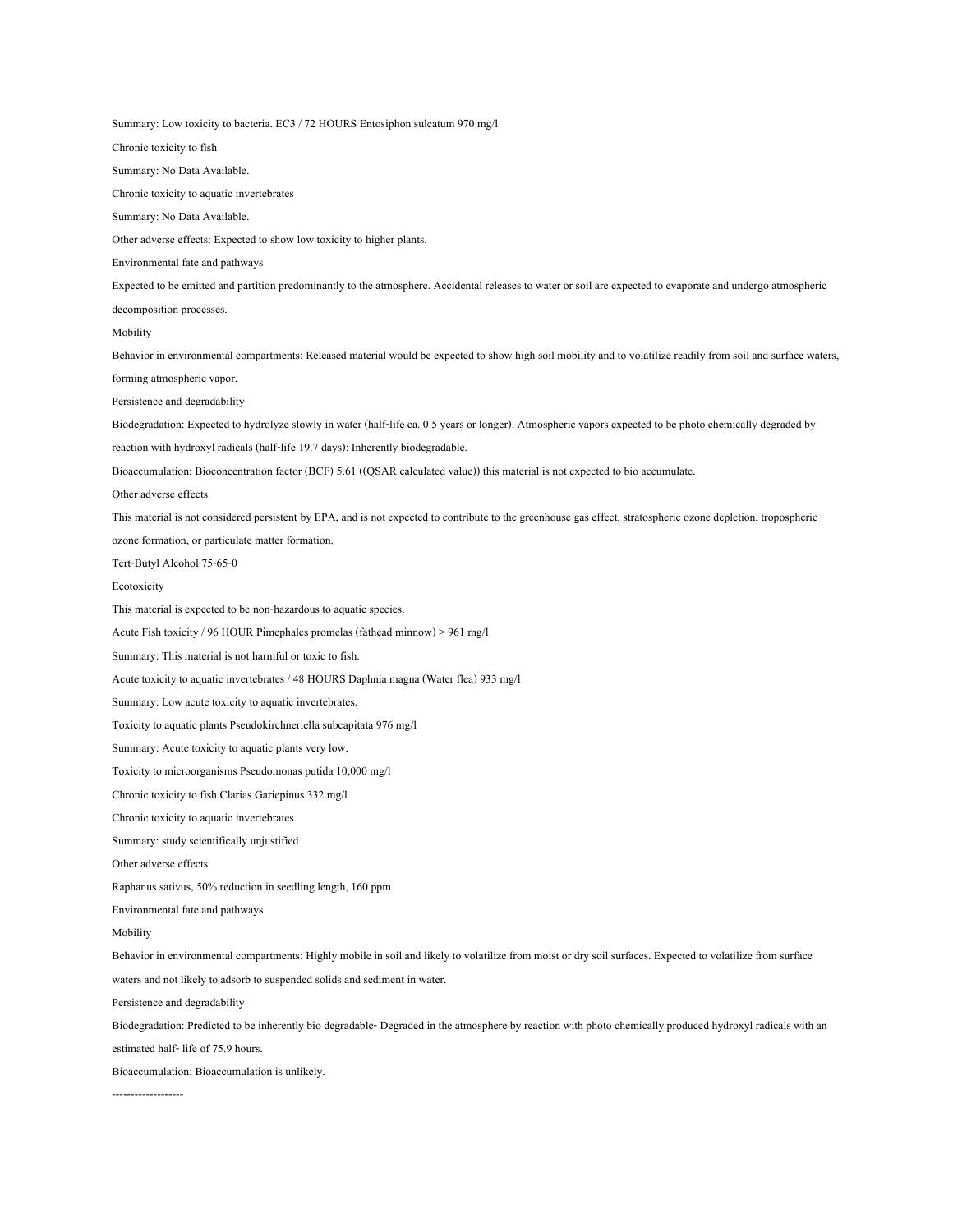84-74-2 Dibutyl Phthalate Toxicity Acute toxicity Fish Product: No data available. Specified substance(s) Terephthalic acid, dibutyl ester NOEC: (Fish, 96 h): >= 0.17 mg/l (limit of solubility in fresh water) Methyl butyl terephthalate No data available. Aquatic invertebrates Product: No data available. Specified substance(s) Terephthalic acid, dibutyl ester NOEC: (daphnia, 48 h):  $>= 0.16$  mg/l (limit of solubility in fresh water) Methyl butyl terephthalate No data available. Chronic Toxicity Fish Product: No data available. Specified substance(s) Terephthalic acid, dibutyl ester NOEC: (Fish, 28 d): >= 0.024 mg/l (limit of solubility in fresh water) Methyl butyl terephthalate No data available. Aquatic invertebrates Product: No data available. Specified substance(s) Terephthalic acid, dibutyl ester NOEC: (daphnia, 21 d): >= 0.050 mg/l (limit of solubility in fresh water) Methyl butyl terephthalate No data available. Toxicity to Aquatic Plants Product: No data available. Specified substance(s) Terephthalic acid, dibutyl ester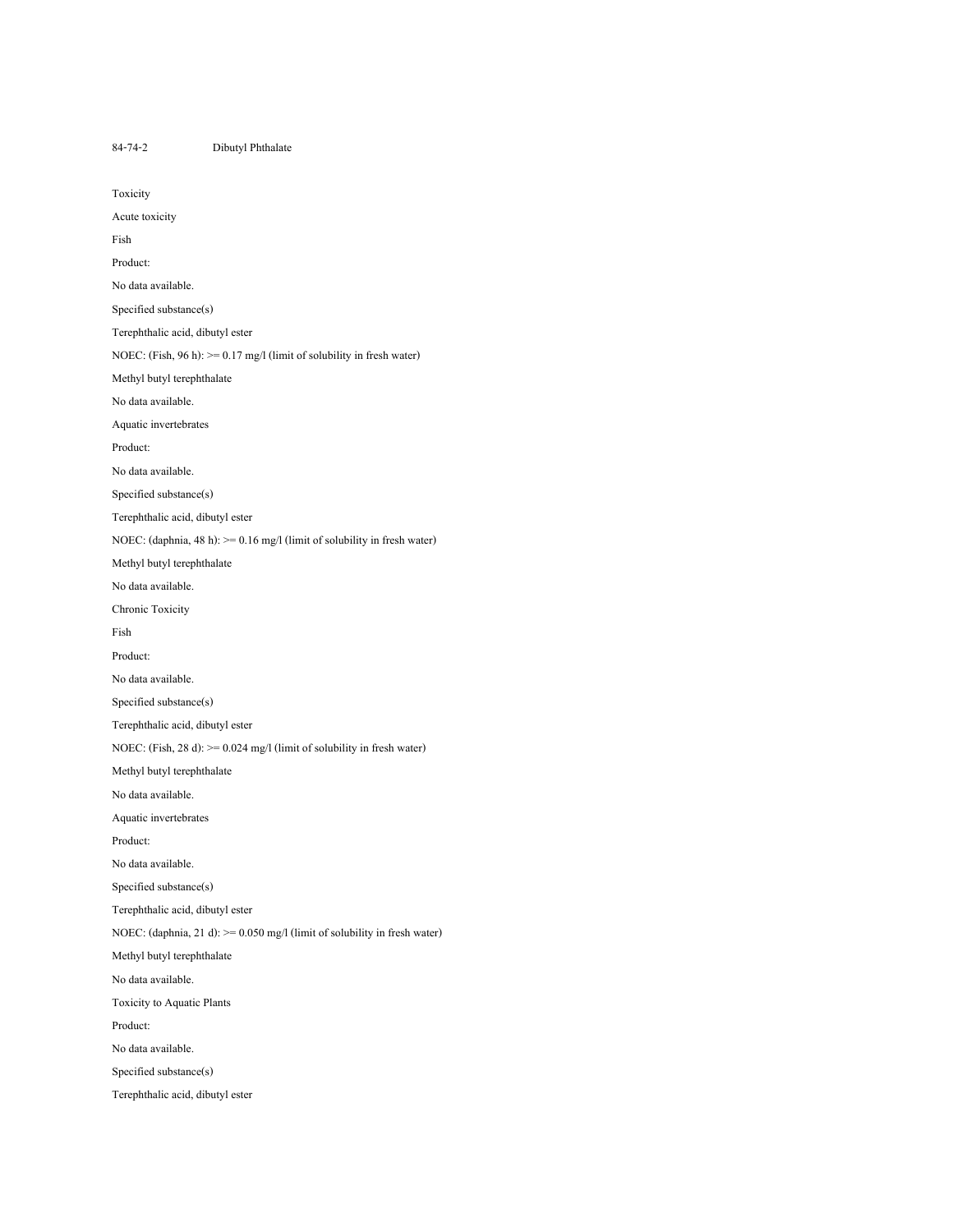NOEC: 0.013 mg/l (limit of solubility in fresh water) Methyl butyl terephthalate No data available Persistence and degradability Biodegradation Product: No data available. Specified substance(s) Terephthalic acid, dibutyl ester 76 % (28 d, Ready Biodegradability: CO2 Evolution Test) Readily biodegradable Methyl butyl terephthalate No data available. Biological Oxygen Demand: Product No data available. Specified substance(s) Terephthalic acid, dibutyl ester No data available. Methyl butyl terephthalate No data available. Chemical Oxygen Demand: Product No data available. Specified substance(s) Terephthalic acid, dibutyl ester No data available. Persistence and degradability Biodegradation Product: No data available. Specified substance(s) Terephthalic acid, dibutyl ester 76 % (28 d, Ready Biodegradability: CO2 Evolution Test) Readily biodegradable Methyl butyl terephthalate No data available. Biological Oxygen Demand: Product No data available. Specified substance(s) Terephthalic acid, dibutyl ester No data available. Methyl butyl terephthalate No data available.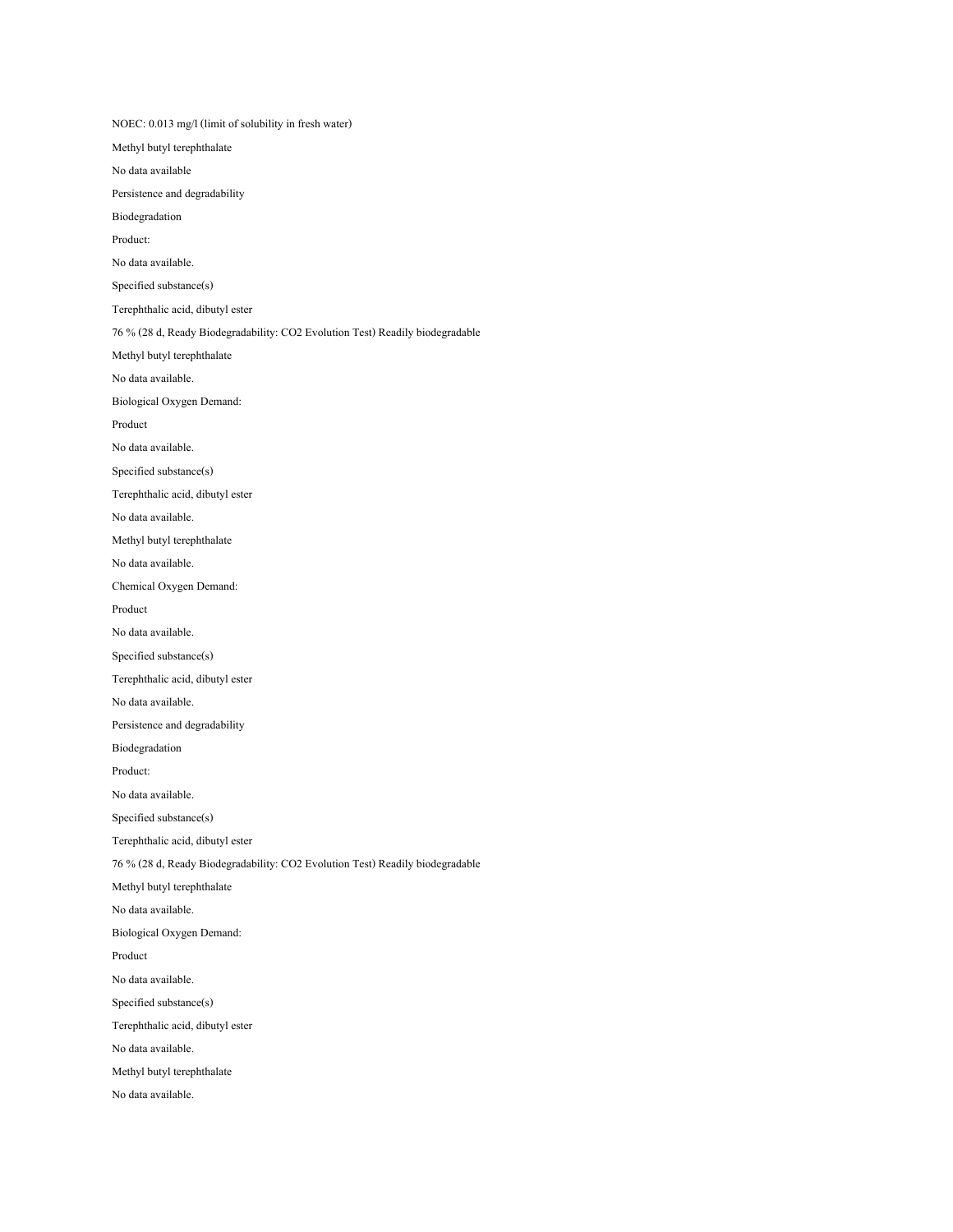Chemical Oxygen Demand: Product No data available. Specified substance(s) Terephthalic acid, dibutyl ester No data available. Other adverse effects: No data available. -------------------

#### **Section 13 -- DISPOSAL CONSIDERATIONS**

# WASTE DISPOSAL METHOD:

 Waste from this product may be hazardous as defined under the Resource Conservation and Recovery Act (RCRA) 40 CFR 261. Do not incinerate. Depressurize container. Dispose of in accordance with Federal, State, and Local regulations regarding pollution.

# **Section 14 -- TRANSPORT INFORMATION**

| Proper Shipping Name: | Consumer Commodity |  |
|-----------------------|--------------------|--|
| NOS Technical Name:   | ORM-D              |  |
| <b>Hazard Class:</b>  | N/A                |  |
| UN Number:            | N/A                |  |
| Packing Group:        | N/A                |  |

# **Section 15 -- REGULATORY INFORMATION**

 $\,<$ 

Canadian Regulations:

CEPA (Canadian Environmental Protection Act):

All substances in this product are listed on the Canadian Domestic Substance List (DSL) or are not required to be listed.

# US Regulations:

This product contains the following substances subject to the reporting requirements of Section 313 of Title III of the Superfund Amendments and Reauthorization Act of 1986 and 40 CFR Part 372.

### SARA 313:

| CAS No.         | CHEMICAL/COMPOUND        | $%$ by WT |
|-----------------|--------------------------|-----------|
| $1330 - 20 - 7$ | Xylene                   | 5.3       |
| $100 - 41 - 4$  | Ethylbenzene             | 1.8       |
| 108-88-3        | Toluene                  | 12.0      |
| $95 - 63 - 6$   | 1, 2, 4-Trimethylbenzene | 1.4       |
| $67 - 64 - 1$   | Acetone                  | 5.0       |